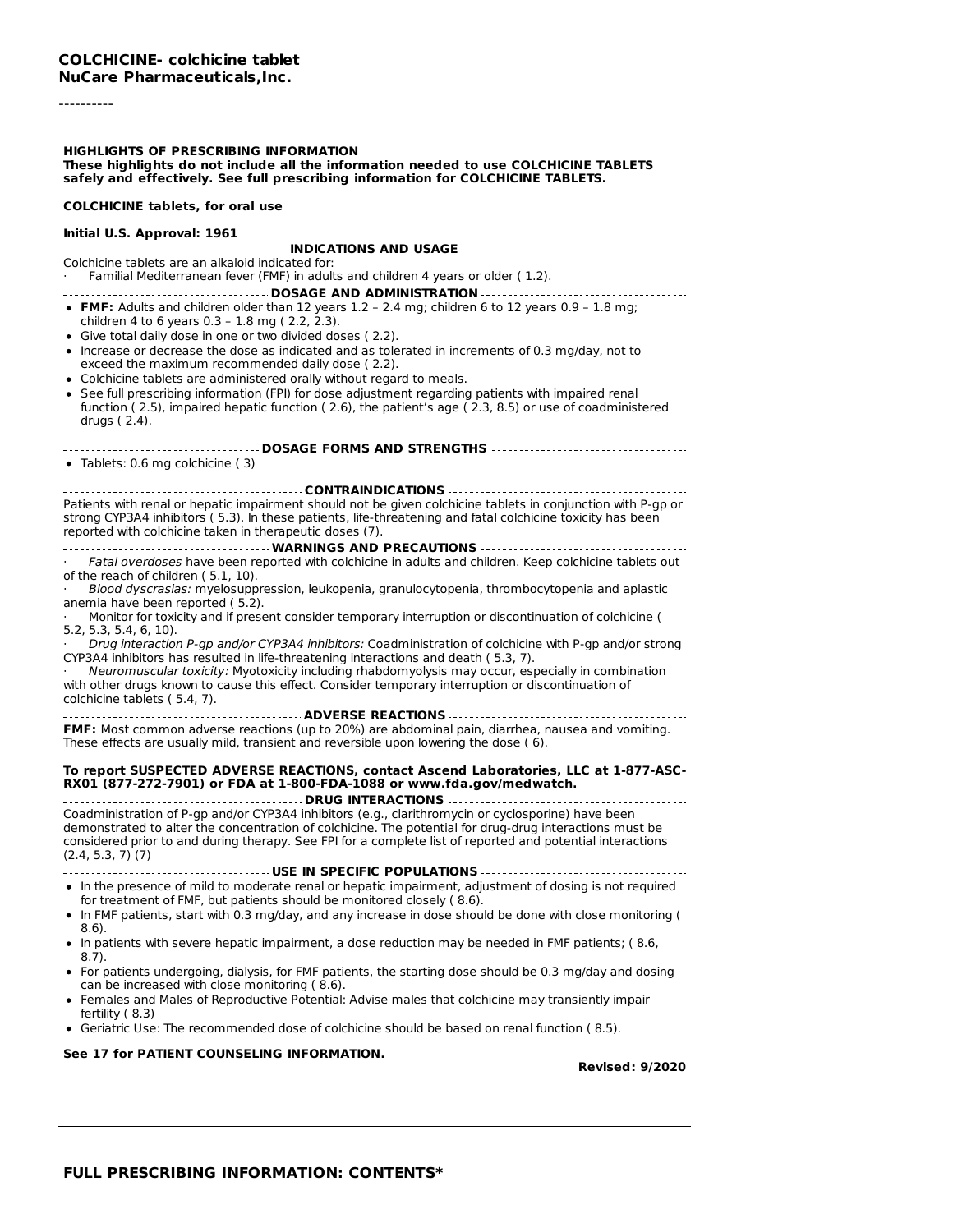## **1 INDICATIONS & USAGE**

#### 1.2 Familial Mediterranean Fever (FMF)

#### **2 DOSAGE & ADMINISTRATION**

- 2.2 FMF
- 2.3 Recommended Pediatric Dosage
- 2.4 Dose Modification for Coadministration of Interacting Drugs
- 2.5 Dose Modification in Renal Impairment
- 2.6 Dose Modification in Hepatic Impairment

### **3 DOSAGE FORMS & STRENGTHS**

### **4 CONTRAINDICATIONS**

# **5 WARNINGS AND PRECAUTIONS**

- 5.1 Fatal Overdose
- 5.2 Blood Dyscrasias
- 5.3 Drug Interactions
- 5.4 Neuromuscular Toxicity

### **6 ADVERSE REACTIONS**

- 6.2 Postmarketing Experience
- **7 DRUG INTERACTIONS**

## **8 USE IN SPECIFIC POPULATIONS**

- 8.1 Pregnancy
- 8.2 Lactation
- 8.3 Females and Males of Reproductive Potential
- 8.4 Pediatric Use
- 8.5 Geriatric Use
- 8.6 Renal Impairment
- 8.7 Hepatic Impairment

## **9 DRUG ABUSE AND DEPENDENCE**

**10 OVERDOSAGE**

# **11 DESCRIPTION**

# **12 CLINICAL PHARMACOLOGY**

- 12.1 Mechanism of Action
- 12.3 Pharmacokinetics

## **13 NONCLINICAL TOXICOLOGY**

13.1 Carcinogenesis,Mutagenesis,Impairment of Fertility

#### **14 CLINICAL STUDIES**

## **16 HOW SUPPLIED/STORAGE AND HANDLING**

- 16.1 How Supplied
- 16.2 Storage

#### **17 PATIENT COUNSELING INFORMATION**

\* Sections or subsections omitted from the full prescribing information are not listed.

## **FULL PRESCRIBING INFORMATION**

## **1 INDICATIONS & USAGE**

# **1.2 Familial Mediterranean Fever (FMF)**

Colchicine tablets are indicated in adults and children four years or older for treatment of familial Mediterranean fever (FMF).

## **2 DOSAGE & ADMINISTRATION**

The long-term use of colchicine is established for FMF.

The recommended dosage of colchicine tablets depends on the patient's age, renal function, hepatic function and use of coadministered drugs. [see Dosage and Administration ( 2.4, 2.5, 2.6)].

Colchicine tablets are administered orally without regard to meals.

Colchicine tablets are not an analgesic medication and should not be used to treat pain from other causes.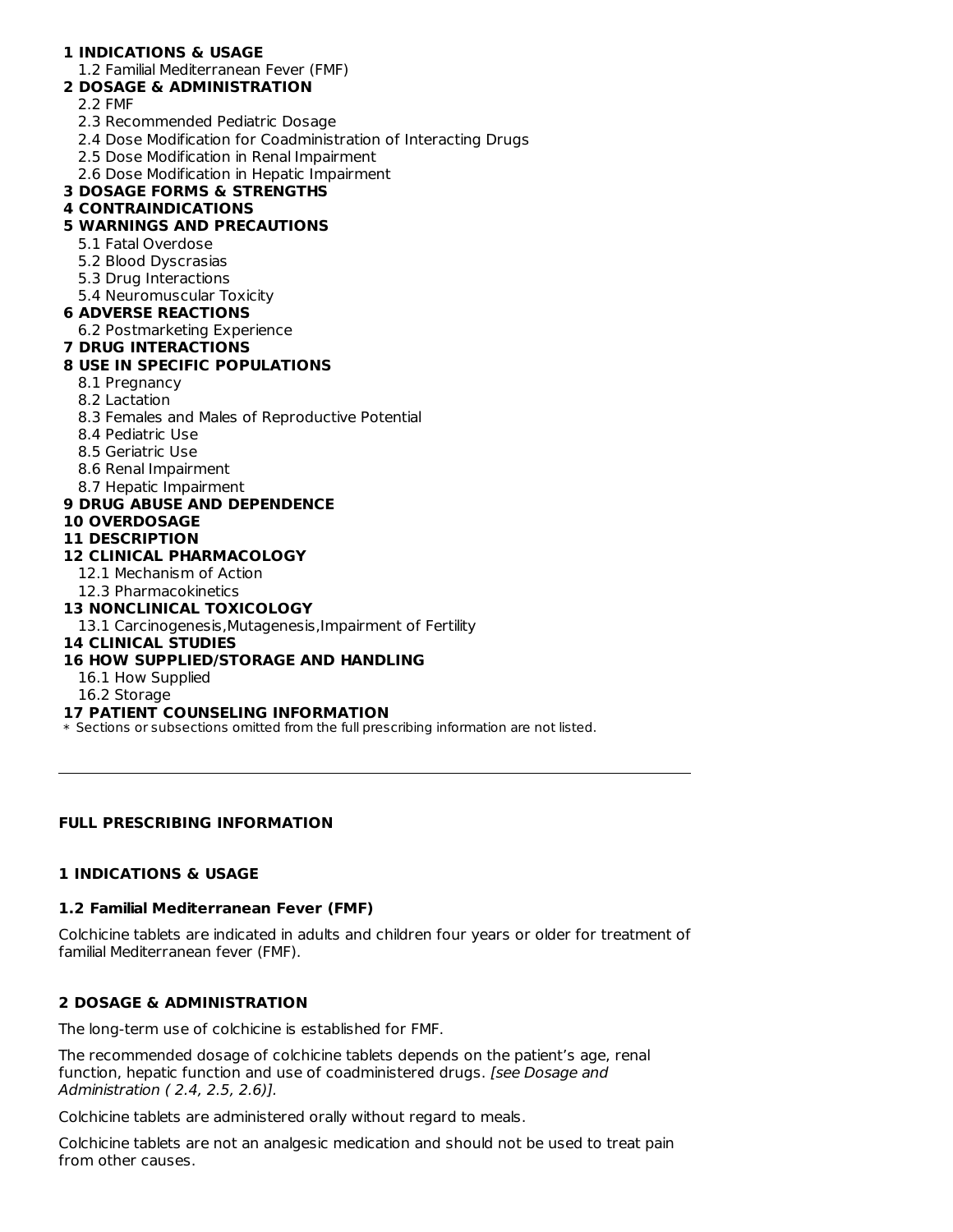## **2.2 FMF**

The recommended dosage of colchicine tablets for FMF in adults is 1.2 mg to 2.4 mg daily.

Colchicine tablets should be increased as needed to control disease and as tolerated in increments of 0.3 mg/day to a maximum recommended daily dose. If intolerable side effects develop, the dose should be decreased in increments of 0.3 mg/day. The total daily colchicine tablets dose may be administered in one to two divided doses.

### **2.3 Recommended Pediatric Dosage**

### **FMF**

The recommended dosage of colchicine tablets for FMF in pediatric patients 4 years of age and older is based on age. The following daily doses may be given as a single or divided dose twice daily:

- Children 4 to 6 years: 0.3 mg to 1.8 mg daily
- Children 6 to 12 years: 0.9 mg to 1.8 mg daily
- Adolescents older than 12 years: 1.2 mg to 2.4 mg daily

### **2.4 Dose Modification for Coadministration of Interacting Drugs**

#### **Concomitant Therapy**

Coadministration of colchicine tablets with drugs known to inhibit CYP3A4 and/or Pglycoprotein (P-gp) increases the risk of colchicine-induced toxic effects (Table 1). If patients are taking or have recently completed treatment with drugs listed in Table 1 within the prior 14 days, the dose adjustments are as shown in the table below [see Drug Interactions ( 7)]

#### **Table 1. Colchicine tablets Dose Adjustment for Coadministration with Interacting Drugs if No Alternative Available\***

| <b>Strong CYP3A4</b><br><b>Inhibitorst</b>                                                                                                                                            |                                                                                                                                                                                                                                                                                                              |                                                               |                                                                          |
|---------------------------------------------------------------------------------------------------------------------------------------------------------------------------------------|--------------------------------------------------------------------------------------------------------------------------------------------------------------------------------------------------------------------------------------------------------------------------------------------------------------|---------------------------------------------------------------|--------------------------------------------------------------------------|
|                                                                                                                                                                                       |                                                                                                                                                                                                                                                                                                              |                                                               | <b>FMF</b>                                                               |
| <b>Drug</b>                                                                                                                                                                           | <b>Noted or Anticipated Outcome</b>                                                                                                                                                                                                                                                                          | <b>Original</b><br><b>Dosage</b>                              | Original Adjusted<br>Intended Dose                                       |
| Atazanavir<br>Clarithromycin<br>Darunavir/<br>Ritonavir‡<br>Indinavir<br>Itraconazole<br>Ketoconazole<br>Nefazodone<br>Ritonavir Saquinavir<br>Telithromycin<br>Tipranavir/Ritonavir‡ | Significant increase in colchicine plasma levels*;<br>fatal colchicine toxicity has been reported with<br>clarithromycin, a strong CYP3A4 inhibitor.<br>Lopinavir/ Ritonavir#Similarly, significant increase in colchicine<br>plasma levels is anticipated with other strong<br>NelfinavirCYP3A4 inhibitors. | Maximum of 0.6 mg<br>daily dose (may be<br>of 1.2 –<br>2.4 mg | Maximum<br>daily dose<br>given as<br>$0.3 \text{ mg}$<br>twice a<br>day) |
| <b>Moderate CYP3A4 Inhibitors</b>                                                                                                                                                     |                                                                                                                                                                                                                                                                                                              |                                                               |                                                                          |
|                                                                                                                                                                                       |                                                                                                                                                                                                                                                                                                              |                                                               | <b>FMF</b>                                                               |
| <b>Drug</b>                                                                                                                                                                           | <b>Noted or Anticipated Outcome</b>                                                                                                                                                                                                                                                                          | Original<br><b>Dosage</b>                                     | <b>IntendedAdjusted</b><br><b>Dose</b>                                   |
| Amprenavir‡<br>Aprepitant Diltiazem<br>Erythromycin<br><b>Eluconozolo</b>                                                                                                             | colchicine<br>Significant<br>increase<br>in.                                                                                                                                                                                                                                                                 |                                                               | Maximum<br>daily dose<br>plasmaMaximum of 1.2 mg                         |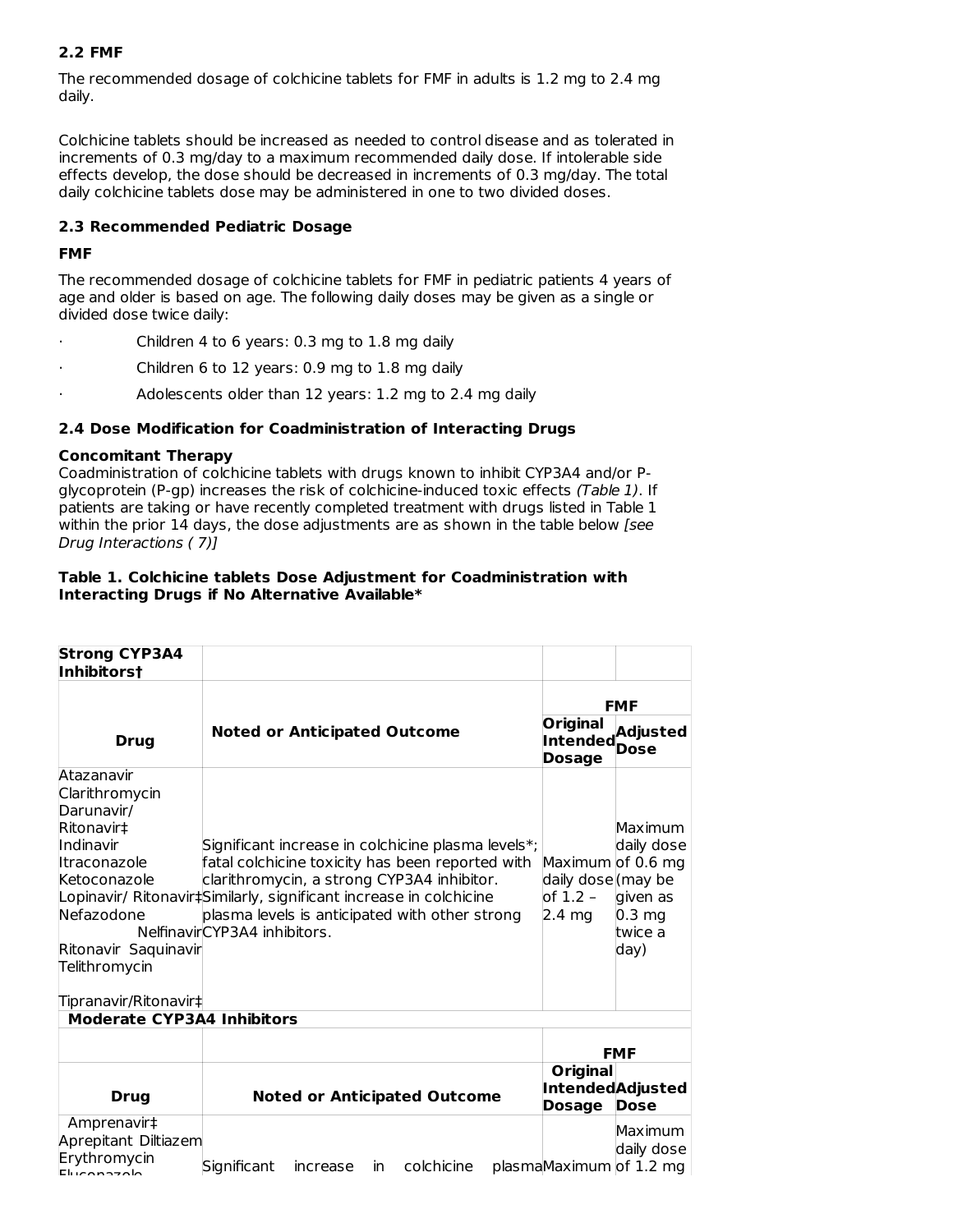| <b>IFIUCUH dZUIE</b><br>Fosamprenavir‡<br>(prodrug)<br>Amprenavir)<br>Grapefruit juice<br>Verapamil | concentration is anticipated.<br>of Neuromuscular toxicity has been reported withof 1.2 -<br>diltiazem and verapamil interactions.                                                                                                          | daily dose (may be<br>$2.4 \text{ mg}$               | given as<br>0.6 <sub>mg</sub><br>twice a<br>day)                                    |
|-----------------------------------------------------------------------------------------------------|---------------------------------------------------------------------------------------------------------------------------------------------------------------------------------------------------------------------------------------------|------------------------------------------------------|-------------------------------------------------------------------------------------|
| <b>P-gp Inhibitorst</b>                                                                             |                                                                                                                                                                                                                                             |                                                      |                                                                                     |
|                                                                                                     |                                                                                                                                                                                                                                             |                                                      | <b>FMF</b>                                                                          |
| Drug                                                                                                | <b>Noted or Anticipated Outcome</b>                                                                                                                                                                                                         | <b>Original</b><br>Dosage                            | <b>IntendedAdjusted</b><br><b>Dose</b>                                              |
| Cyclosporine<br>Ranolazine                                                                          | Significant increase in colchicine plasma levels*;<br>fatal colchicine toxicity has been reported with<br>cyclosporine, a P-gp inhibitor.<br>significant increase in colchicine plasma levels is<br>anticipated with other P-qp inhibitors. | Similarly, daily dose (may be<br>lof 1.2 –<br>2.4 mg | Maximum<br>daily dose<br>Maximumof 0.6 mg<br>given as<br>0.3 mg<br>twice a<br>day). |

\*For magnitude of effect on colchicine plasma concentrations [see Clinical Pharmacology ( 12.3)]

†Patients with renal or hepatic impairment should not be given colchicine tablets in conjunction with strong CYP3A4 or P-gp inhibitors [see Contraindications ( 4)]

‡When used in combination with Ritonavir, see dosing recommendations for strong CYP3A4 inhibitors [see Contraindications ( 4)]

#### **Table 2. Colchicine tablets Dose Adjustment for Coadministration with Protease Inhibitors**

| <b>Protease</b><br>Inhibitor | <b>Clinical Comment</b>                                                | w/Colchicine Treatment<br>of FMF |
|------------------------------|------------------------------------------------------------------------|----------------------------------|
| Atazanavir                   | Patients with renal or hepatic impairment                              | Maximum daily dose of 0.6        |
| sulfate                      | should not be given colchicine with                                    | mg (may be given as 0.3 mg       |
| (Reyataz)                    | Reyataz.                                                               | twice a day)                     |
| Darunavir                    | Patients with renal or hepatic impairment                              | Maximum daily dose of 0.6 mg     |
| (Prezista)                   | should not be given colchicine with                                    | (may be given as 0.3 mg twice    |
|                              | Prezista/ritonavir.                                                    | a day)                           |
| Fosamprenavir                | Patients with renal or hepatic impairment                              | Maximum daily dose of 0.6 mg     |
| (Lexiva) with                | should not be given colchicine with                                    | (may be given as 0.3 mg twice    |
| Ritonavir                    | Lexiva/ritonavir.                                                      | a day)                           |
| Fosamprenavir                | Patients with renal or hepatic impairment                              | Maximum daily dose of 1.2 mg     |
| (Lexiva)                     | should not be given colchicine with                                    | (may be given as 0.6 mg twice    |
|                              | Lexiva/ritonavir.                                                      | a day)                           |
| Indinavir                    | Patients with renal or hepatic impairment                              | Maximum daily dose of 0.6 mg     |
| (Crixivan)                   | should not be given colchicine with                                    | (may be given as 0.3 mg twice    |
|                              | Crixivan.                                                              | a day)                           |
| Lopinavir/                   | Patients with renal or hepatic impairment                              | Maximum daily dose of 0.6 mg     |
| Ritonavir                    | should not be given colchicine with                                    | (may be given as 0.3 mg twice    |
| (Kaletra)                    | Kaletra.                                                               | a day)                           |
| Nelfinavir                   | Patients with renal or hepatic impairment                              | Maximum daily dose of 0.6 mg     |
| mesylate                     | should not be given colchicine with                                    | (may be given as 0.3 mg twice    |
| (Viracept)                   | Viracept.                                                              | a day)                           |
| Ritonavir                    | Patients with renal or hepatic impairment                              | Maximum daily dose of 0.6 mg     |
| (Norvir)                     | should not be given colchicine with                                    | (may be given as 0.3 mg twice    |
|                              | Norvir.                                                                | a day)                           |
| Saquinavir                   | Patients with renal or hepatic impairment                              | Maximum daily dose of 0.6 mg     |
| mesylate                     | should not be given colchicine with                                    | (may be given as 0.3 mg twice    |
| (Invirase)                   | Invirase/ ritonavir.                                                   | a day)                           |
| Tinranavir                   | Patients with renal or hepatic impairment Maximum daily dose of 0.6 mg |                                  |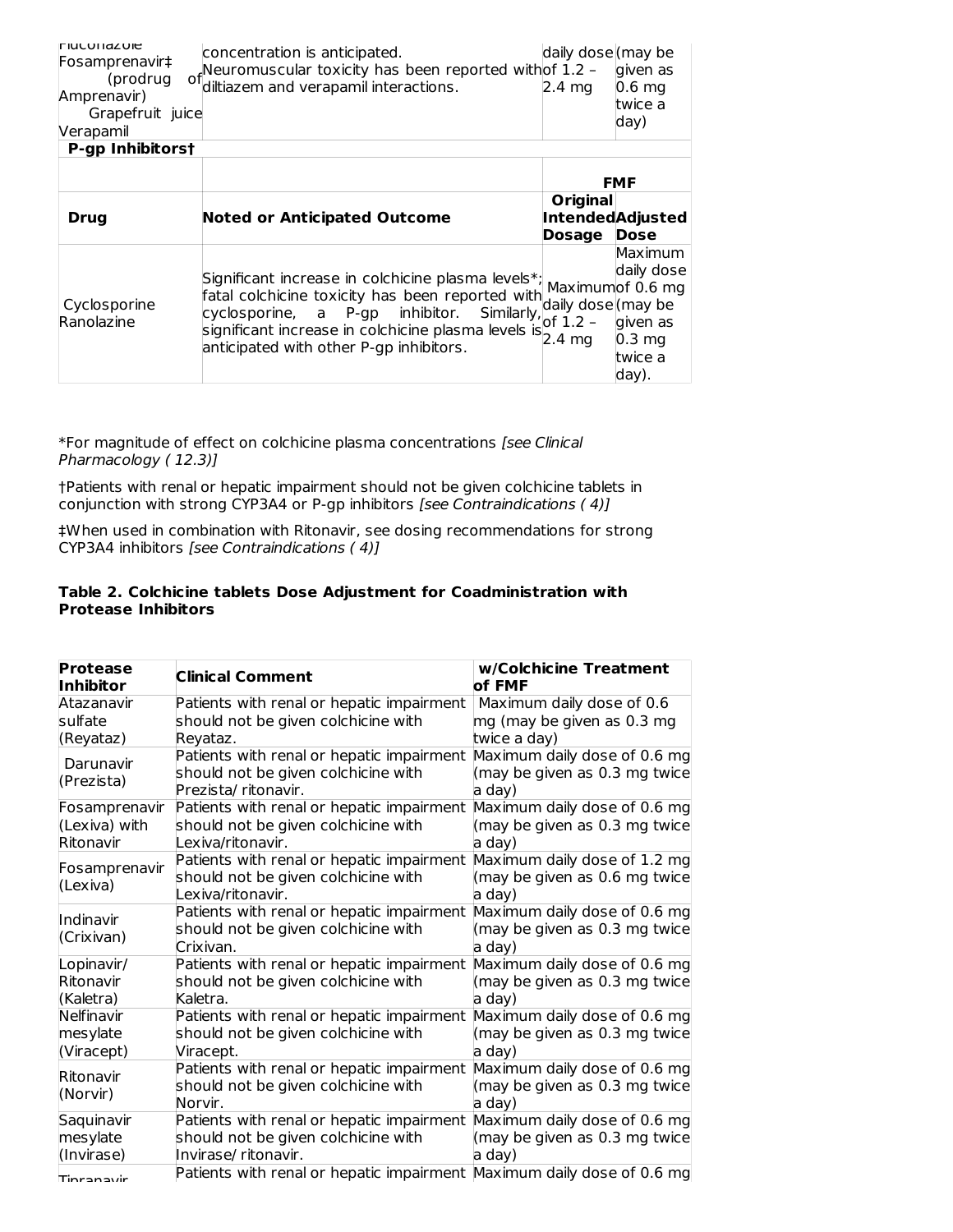| <b>THULAHA</b> | should not be given colchicine with |
|----------------|-------------------------------------|
| (Aptivus)      | Aptivus/ritonavir.                  |

### **2.5 Dose Modification in Renal Impairment**

Colchicine dosing must be individualized according to the patient's renal function. [see Use in Specific Populations ( 8.6)]. Clcr in mL/minute may be estimated from serum creatinine (mg/dL) determination using the following formula:

 $[140$ -age (years)  $\times$  weight (kg)]

 $Cl_{cr}$  = 72 x serum creatinine (mg/dL) x 0.85 for female patients

### **FMF**

Caution should be taken in dosing patients with moderate and severe renal impairment and in patients undergoing dialysis. For these patients, the dosage should be reduced [see Clinical Pharmacology (12.3)]. Patients with mild (Clcr 50 to 80 mL/min) and moderate (Clcr 30 to 50 mL/min) renal impairment should be monitored closely for adverse effects of colchicine tablets. Dose reduction may be necessary. For patients with severe renal failure (Clcr less than 30 mL/min), start with 0.3 mg/day; any increase in dose should be done with adequate monitoring of the patient for adverse effects of colchicine [see Use in Specific Populations ( 8.6)]. For patients undergoing dialysis, the total recommended starting dose should be 0.3 mg (half tablet) per day. Dosing can be increased with close monitoring. Any increase in dose should be done with adequate monitoring of the patient for adverse effects of colchicine [see Clinical Pharmacology ( 12.3), Use in Specific Populations ( 8.6)].

#### **2.6 Dose Modification in Hepatic Impairment**

#### **FMF**

Patients with mild to moderate hepatic impairment should be monitored closely for adverse effects of colchicine. Dose reduction should be considered in patients with severe hepatic impairment [see Use in Specific Populations ( 8.7)].

## **3 DOSAGE FORMS & STRENGTHS**

Tablets: 0.6 mg colchicine- Purple colored, capsule shaped, film coated tablets debossed with "C6" on one side and scored on the other side.

## **4 CONTRAINDICATIONS**

Patients with renal or hepatic impairment should not be given colchicine tablets in conjunction with P-gp or strong CYP3A4 inhibitors (this includes all protease inhibitors except fosamprenavir). In these patients, life-threatening and fatal colchicine toxicity has been reported with colchicine taken in therapeutic doses.

## **5 WARNINGS AND PRECAUTIONS**

#### **5.1 Fatal Overdose**

Fatal overdoses, both accidental and intentional, have been reported in adults and children who have ingested colchicine [see Overdosage ( 10)] . Colchicine tablets should be kept out of the reach of children.

## **5.2 Blood Dyscrasias**

Myelosuppression, leukopenia, granulocytopenia, thrombocytopenia, pancytopenia and aplastic anemia have been reported with colchicine used in therapeutic doses.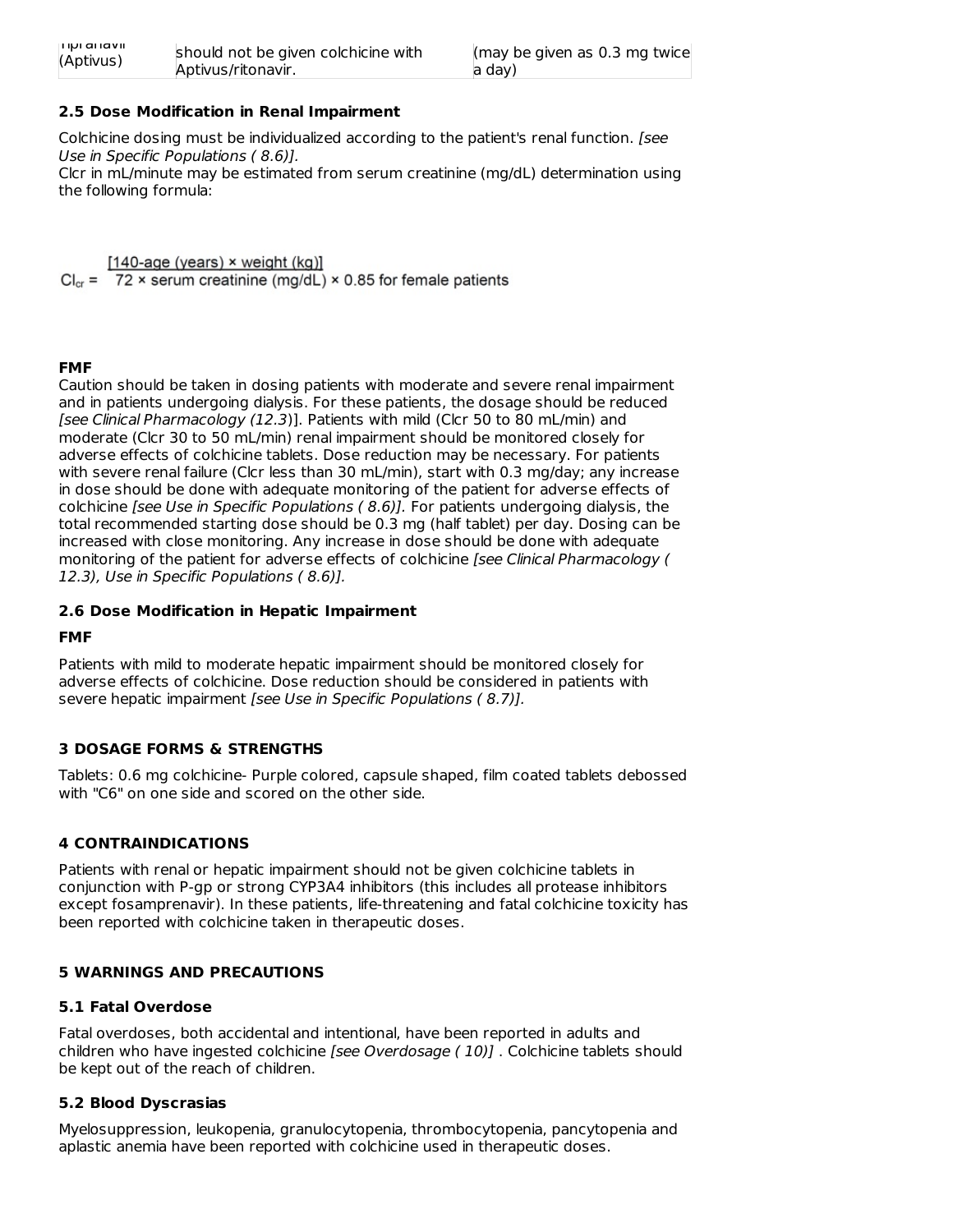## **5.3 Drug Interactions**

Colchicine is a P-gp and CYP3A4 substrate. Life-threatening and fatal drug interactions have been reported in patients treated with colchicine given with P-gp and strong CYP3A4 inhibitors. If treatment with a P-gp or strong CYP3A4 inhibitor is required in patients with normal renal and hepatic function, the patient's dose of colchicine may need to be reduced or interrupted [see Drug Interactions ( 7)] . Use of colchicine in conjunction with P-gp or strong CYP3A4 inhibitors (this includes all protease inhibitors except fosamprenavir) is contraindicated in patients with renal or hepatic impairment [see Contraindications ( 4)].

# **5.4 Neuromuscular Toxicity**

Colchicine-induced neuromuscular toxicity and rhabdomyolysis have been reported with chronic treatment in therapeutic doses. Patients with renal dysfunction and elderly patients, even those with normal renal and hepatic function, are at increased risk. Concomitant use of atorvastatin, simvastatin, pravastatin, fluvastatin, lovastatin, gemfibrozil, fenofibrate, fenofibric acid or benzafibrate (themselves associated with myotoxicity) or cyclosporine with colchicine tablets may potentiate the development of myopathy [see Drug Interactions ( 7)] . Once colchicine is stopped, the symptoms generally resolve within one week to several months.

# **6 ADVERSE REACTIONS**

# **FMF**

Gastrointestinal tract adverse effects are the most frequent side effects in patients initiating colchicine tablets, usually presenting within 24 hours, and occurring in up to 20% of patients given therapeutic doses. Typical symptoms include cramping, nausea, diarrhea, abdominal pain and vomiting. These events should be viewed as dose-limiting if severe, as they can herald the onset of more significant toxicity.

# **6.2 Postmarketing Experience**

Serious toxic manifestations associated with colchicine include myelosuppression, disseminated intravascular coagulation and injury to cells in the renal, hepatic, circulatory and central nervous systems.

These most often occur with excessive accumulation or overdosage [see Overdosage ( 10)] .

The following adverse reactions have been identified with colchicine. These have been generally reversible upon temporarily interrupting treatment or lowering the dose of colchicine.

Because these reactions are reported voluntarily from a population of uncertain size, it is not always possible to reliably estimate their frequency or establish a causal relationship to drug exposure.

Neurological: sensory motor neuropathy

Dermatological: alopecia, maculopapular rash, purpura, rash Digestive: abdominal cramping, abdominal pain, diarrhea, lactose intolerance, nausea, vomiting

Hematological: leukopenia, granulocytopenia, thrombocytopenia, pancytopenia, aplastic anemia

Hepatobiliary: elevated AST, elevated ALT

Musculoskeletal: myopathy, elevated CPK, myotonia, muscle weakness, muscle pain, rhabdomyolysis Reproductive: azoospermia, oligospermia

# **7 DRUG INTERACTIONS**

Colchicine is a substrate of the efflux transporter P-glycoprotein (P-gp). Of the cytochrome P450 enzymes tested, CYP3A4 was mainly involved in the metabolism of colchicine. If colchicine tablets is administered with drugs that inhibit P-gp, most of which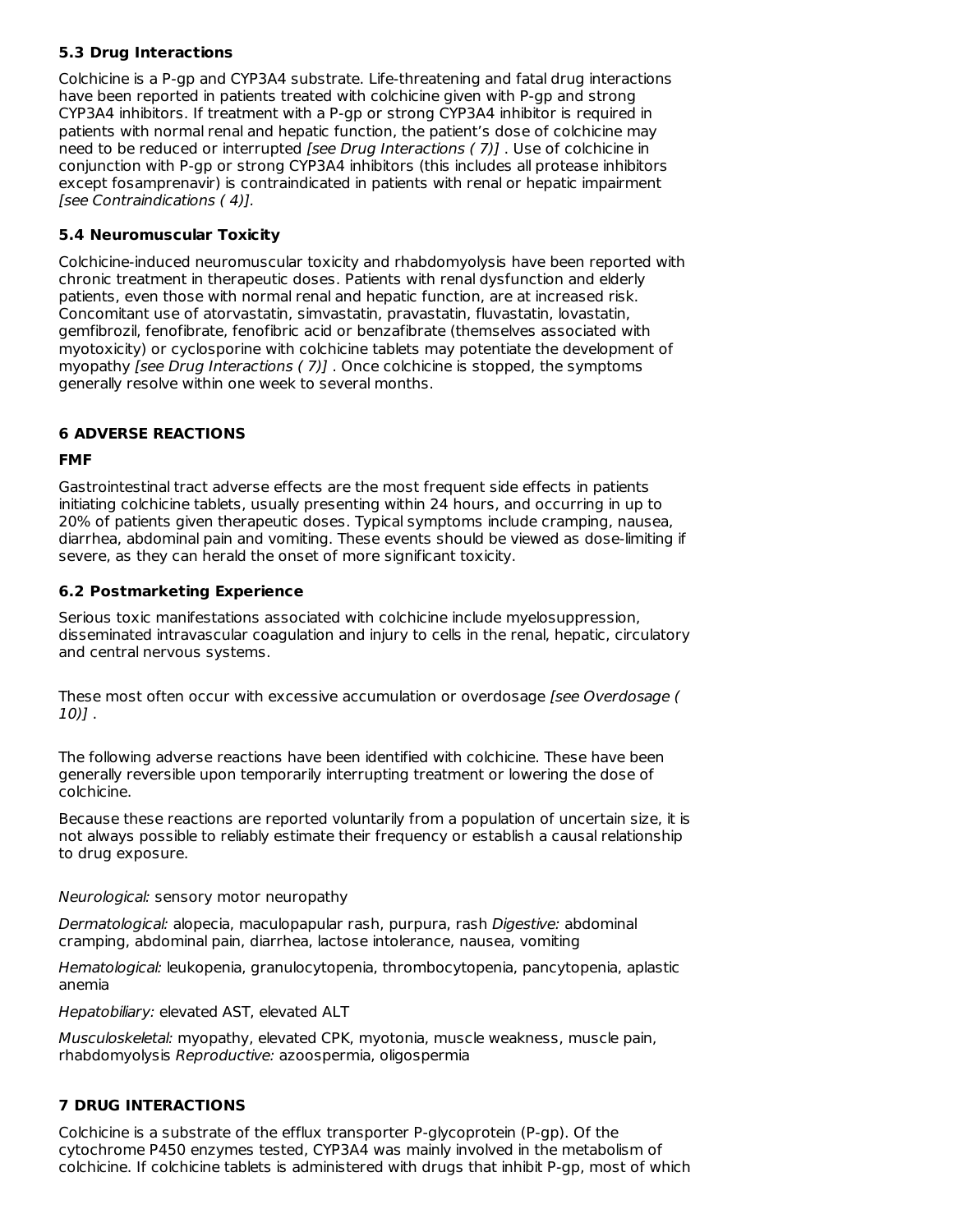also inhibit CYP3A4, increased concentrations of colchicine are likely. Fatal drug interactions have been reported.

Physicians should ensure that patients are suitable candidates for treatment with colchicine tablets and remain alert for signs and symptoms of toxicities related to increased colchicine exposure as a result of a drug interaction. Signs and symptoms of colchicine tablets toxicity should be evaluated promptly and, if toxicity is suspected, colchicine tablets should be discontinued immediately.

Table 4 provides recommendations as a result of other potentially significant drug interactions. Table 1 provides recommendations for strong and moderate CYP3A4 inhibitors and P-gp inhibitors.

| <b>Concomitant Drug Class</b><br>or Food                                                                          | <b>Noted or Anticipated</b><br><b>Outcome</b>                                                                                        | <b>Clinical Comment</b>                                                                                                                              |
|-------------------------------------------------------------------------------------------------------------------|--------------------------------------------------------------------------------------------------------------------------------------|------------------------------------------------------------------------------------------------------------------------------------------------------|
| <b>HMG-Co A Reductase</b><br>Inhibitors:<br>atorvastatin, fluvastatin,<br>lovastatin, pravastatin,<br>simvastatin | Pharmacokinetic and/or<br>pharmacodynamic<br>interaction: the addition of<br>one drug to a stable long-<br>term regimen of the other | Weigh the potential benefits<br>and risks and carefully<br>monitor patients for any signs<br>or symptoms of muscle pain,<br>tenderness, or weakness, |
| <b>Other Lipid-Lowering</b><br><b>Drugs:</b> fibrates, gemfibrozil                                                | has resulted in myopathy and<br>rhabdomyolysis (including a<br>fatality)                                                             | particularly during initial<br>therapy; monitoring CPK<br>(creatine phosphokinase) will<br>not necessarily prevent the                               |
| Digitalis Glycosides:<br>digoxin                                                                                  | P-gp substrate;<br>rhabdomyolysis has been<br>reported                                                                               | occurrence of severe<br>myopathy.                                                                                                                    |

### **Table 4. Other Potentially Significant Drug Interactions**

# **8 USE IN SPECIFIC POPULATIONS**

#### **8.1 Pregnancy**

#### Risk Summary

Available data from published literature on colchicine use in pregnancy over several decades have not identified any drug associated risks for major birth defects, miscarriage, or adverse maternal or fetal outcomes (see Data). Colchicine crosses the human placenta. Although animal reproductive and developmental studies were not conducted with colchicine, published animal reproduction and development studies indicate that colchicine causes embryofetal toxicity, teratogenicity and altered postnatal development at exposures within or above the clinical therapeutic range.

The estimated background risk of major birth defects and miscarriage for the indicated population is unknown. All pregnancies have a background risk of birth defect, loss, or other adverse outcomes. In the U.S. general population, the estimated background risk of major birth defects and miscarriage in clinically recognized pregnancies is 2 to 4% and 15 to 20%, respectively.

**Data** 

#### Human Data

Available data from published observational studies, case series, and case reports over several decades do not suggest an increased risk for major birth defects or miscarriage in pregnant women with rheumatic diseases (such as rheumatoid arthritis, Behcet's disease, or familial Mediterranean fever (FMF) treated with colchicine at therapeutic doses during pregnancy. Limitations of these data include the lack of randomization and inability to control for confounders such as underlying maternal disease and maternal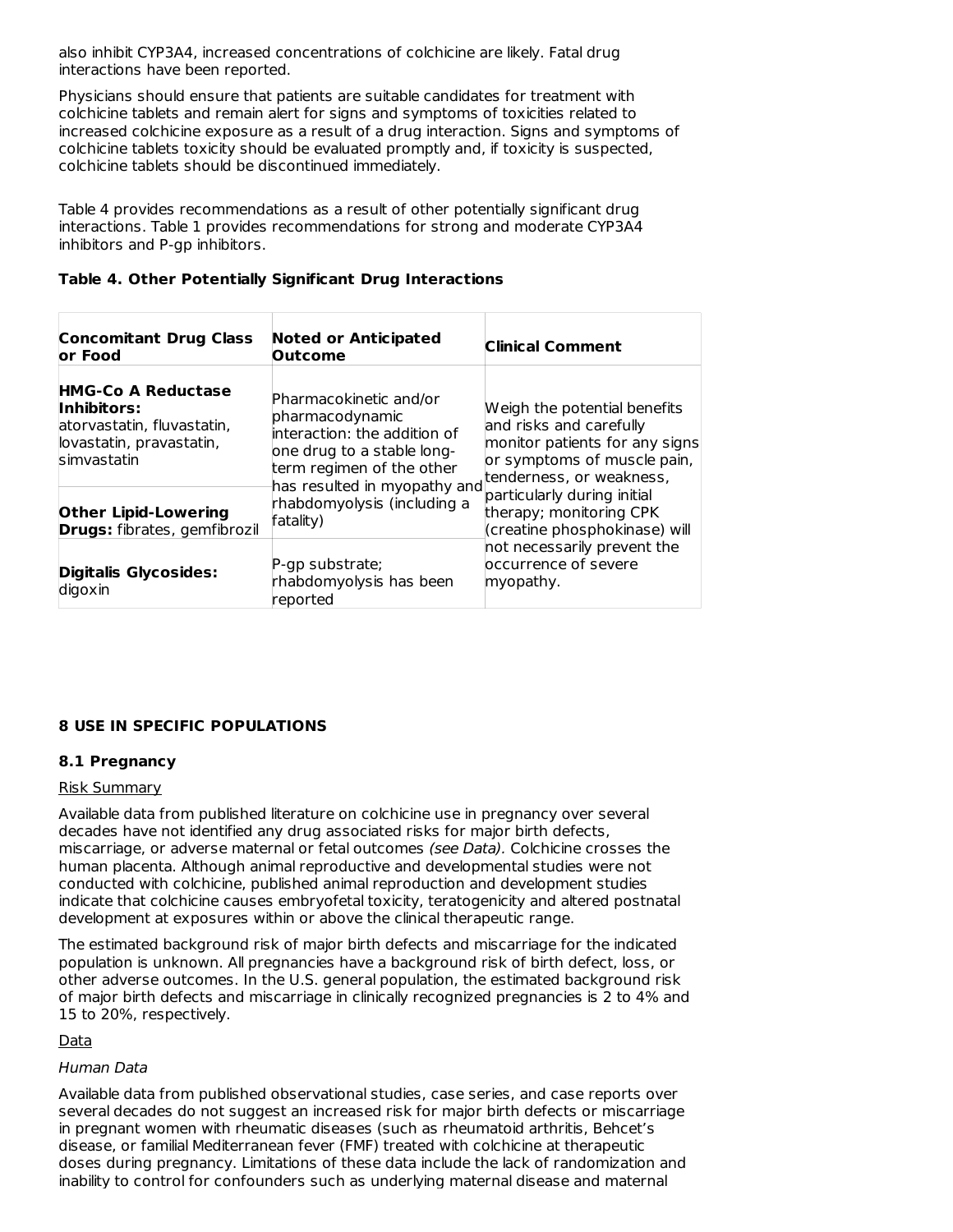# **8.2 Lactation**

### Risk Summary

Colchicine is present in human milk (see Data). Adverse events in breastfed infants have not been reported in the published literature after administration of colchicine to lactating women. There are no data on the effects of colchicine on milk production. The developmental and health benefits of breastfeeding should be considered along with the mother's clinical need for colchicine and any potential adverse effects on the breastfed child from colchicine or from the underlying maternal condition.

# Data

Limited published data from case reports and a small lactation study demonstrate that colchicine is present in breastmilk. A systematic review of literature reported no adverse effects in 149 breastfed children. In a prospective observational cohort study, no gastrointestinal or other symptoms were reported in 38 colchicine-exposed breastfed infants.

## **8.3 Females and Males of Reproductive Potential**

## Infertility

Case reports and epidemiology studies in human male subjects on colchicine therapy indicated that infertility from colchicine is rare and may be reversible. A case report indicated that azoospermia was reversed when therapy was stopped. Case reports and epidemiology studies in female subjects on colchicine therapy have not established a clear relationship between colchicine use and female infertility. However, since the progression of FMF without treatment may result in infertility, the use of colchicine needs to be weighed against the potential risks [see Nonclinical Toxicology (13.1)].

# **8.4 Pediatric Use**

The safety and efficacy of colchicine in children of all ages with FMF has been evaluated in uncontrolled studies. There does not appear to be an adverse effect on growth in children with FMF treated long-term with colchicine. Safety and effectiveness of colchicine in pediatric patients with gout has not been established.

## **8.5 Geriatric Use**

Clinical studies with colchicine for treatment of FMF did not include sufficient numbers of patients aged 65 years and older to determine whether they respond differently from younger patients. In general, dose selection for an elderly patient should be cautious, reflecting the greater frequency of decreased renal function, concomitant disease or other drug therapy [see Dosage and Administration ( 2.4), Clinical Pharmacology ( 12.3)].

## **8.6 Renal Impairment**

Colchicine is significantly excreted in urine in healthy subjects. Clearance of colchicine is decreased in patients with impaired renal function. Total body clearance of colchicine was reduced by 75% in patients with end-stage renal disease undergoing dialysis.

## **FMF**

Although, pharmacokinetics of colchicine in patients with mild (Clcr 50 to 80 mL/min) and moderate (Clcr 30 to 50 mL/min) renal impairment is not known, these patients should be monitored closely for adverse effects of colchicine. Dose reduction may be necessary. In patients with severe renal failure (Clcr less than 30 mL/min) and end-stage renal disease requiring dialysis, colchicine tablets may be started at the dose of 0.3 mg/day. Any increase in dose should be done with adequate monitoring of the patient for adverse effects of colchicine tablets [see Clinical Pharmacology (12.3), Dosage and Administration (2.5)].

## **8.7 Hepatic Impairment**

The clearance of colchicine may be significantly reduced and plasma half-life prolonged in patients with chronic hepatic impairment compared to healthy subjects [see Clinical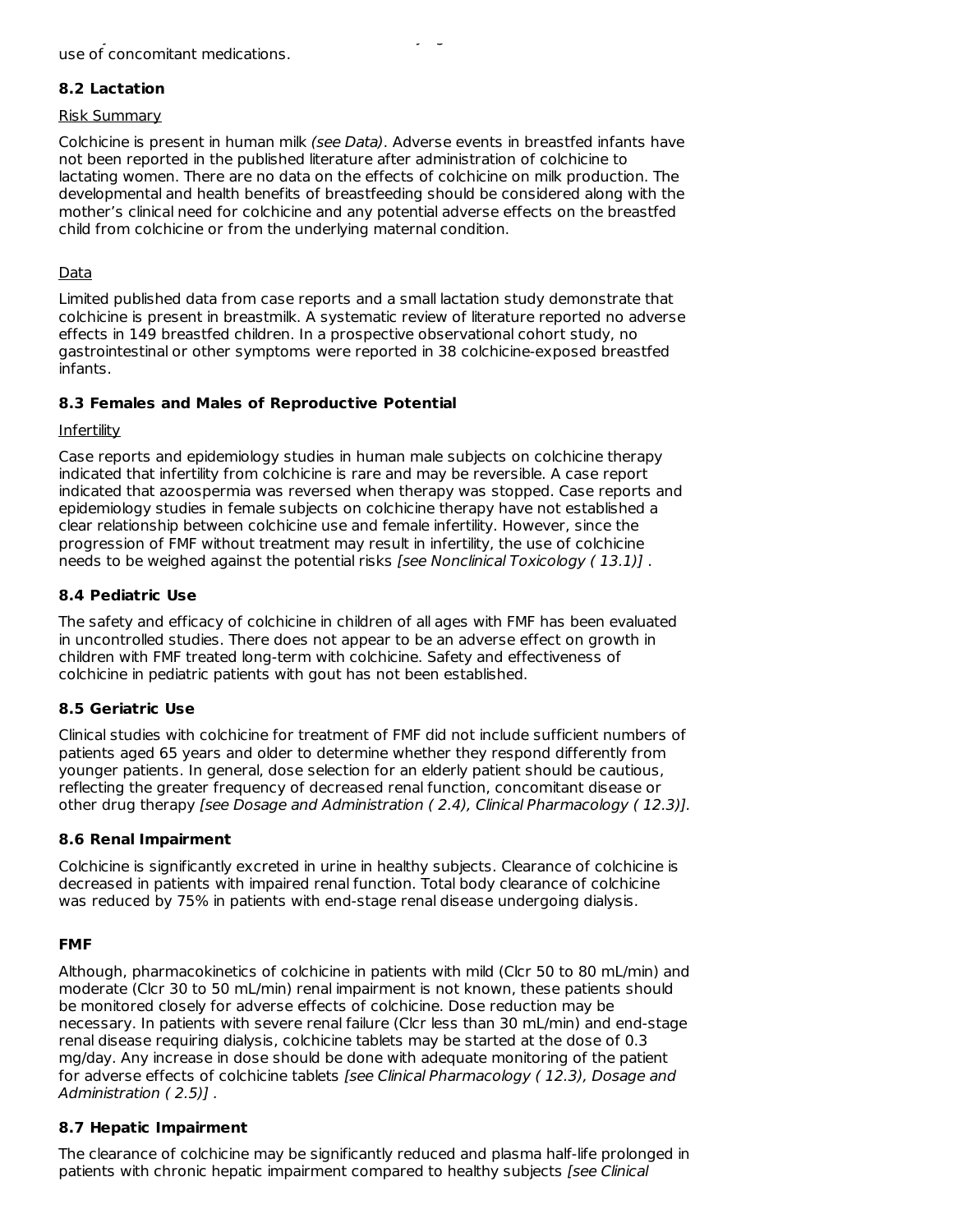Pharmacology ( 12.3)].

### **FMF**

In patients with severe hepatic disease, dose reduction should be considered with careful monitoring [see Clinical Pharmacology ( 12.3), Dosage and Administration ( 2.6)].

## **9 DRUG ABUSE AND DEPENDENCE**

Tolerance, abuse or dependence with colchicine has not been reported.

### **10 OVERDOSAGE**

The exact dose of colchicine that produces significant toxicity is unknown. Fatalities have occurred after ingestion of a dose as low as 7 mg over a four day period, while other patients have survived after ingesting more than 60 mg. A review of 150 patients who overdosed on colchicine found that those who ingested less than 0.5 mg/kg survived and tended to have milder toxicities such as gastrointestinal symptoms, whereas those who took 0.5 to 0.8 mg/kg had more severe reactions such as myelosuppression. There was 100% mortality in those who ingested more than 0.8 mg/kg. The first stage of acute colchicine toxicity typically begins within 24 hours of ingestion and includes gastrointestinal symptoms such as abdominal pain, nausea, vomiting, diarrhea and significant fluid loss, leading to volume depletion. Peripheral leukocytosis may also be seen. Life-threatening complications occur during the second stage, which occurs 24 to 72 hours after drug administration, attributed to multiorgan failure and its consequences. Death is usually a result of respiratory depression and cardiovascular collapse. If the patient survives, recovery of multiorgan injury may be accompanied by rebound leukocytosis and alopecia starting about one week after the initial ingestion.

Treatment of colchicine poisoning should begin with gastric lavage and measures to prevent shock. Otherwise, treatment is symptomatic and supportive. No specific antidote is known. Colchicine is not effectively removed by dialysis [see Clinical Pharmacology (12.3)].

## **11 DESCRIPTION**

Colchicine is an alkaloid chemically described as (S)N-(5,6,7,9-tetrahydro-1,2,3, 10 tetramethoxy-9-oxobenzo [alpha] heptalen-7-yl) acetamide with a molecular formula of C  $_{22}$ H  $_{25}$ NO  $_{6}$  and a molecular weight of 399.4. The structural formula of colchicine is given below.

Colchicine occurs as a pale yellow powder that is soluble in water.

Colchicine Tablets, USP 0.6 mg are supplied for oral administration as Purple colored, capsule shaped, film coated tablets debossed with "C6" on one side and scored on other side., containing 0.6 mg of the active ingredient colchicine, USP. Inactive ingredients: FD&C Blue #2, FD&C Red #40, hypromellose, lactose monohydrate, magnesium stearate, microcrystalline cellulose, polydextrose, polyethylene glycol, pregelatinized starch, sodium starch glycolate, titanium dioxide and triacetin.

## **12 CLINICAL PHARMACOLOGY**

#### **12.1 Mechanism of Action**

The mechanism by which colchicine tablets exerts its beneficial effect in patients with FMF has not been fully elucidated; however, evidence suggests that colchicine may interfere with the intracellular assembly of the inflammasome complex present in neutrophils and monocytes that mediates activation of interleukin-1β. Additionally, colchicine disrupts cytoskeletal functions through inhibition of β-tubulin polymerization into microtubules and consequently prevents the activation, degranulation and migration of neutrophils.

# **12.3 Pharmacokinetics**

**Absorption**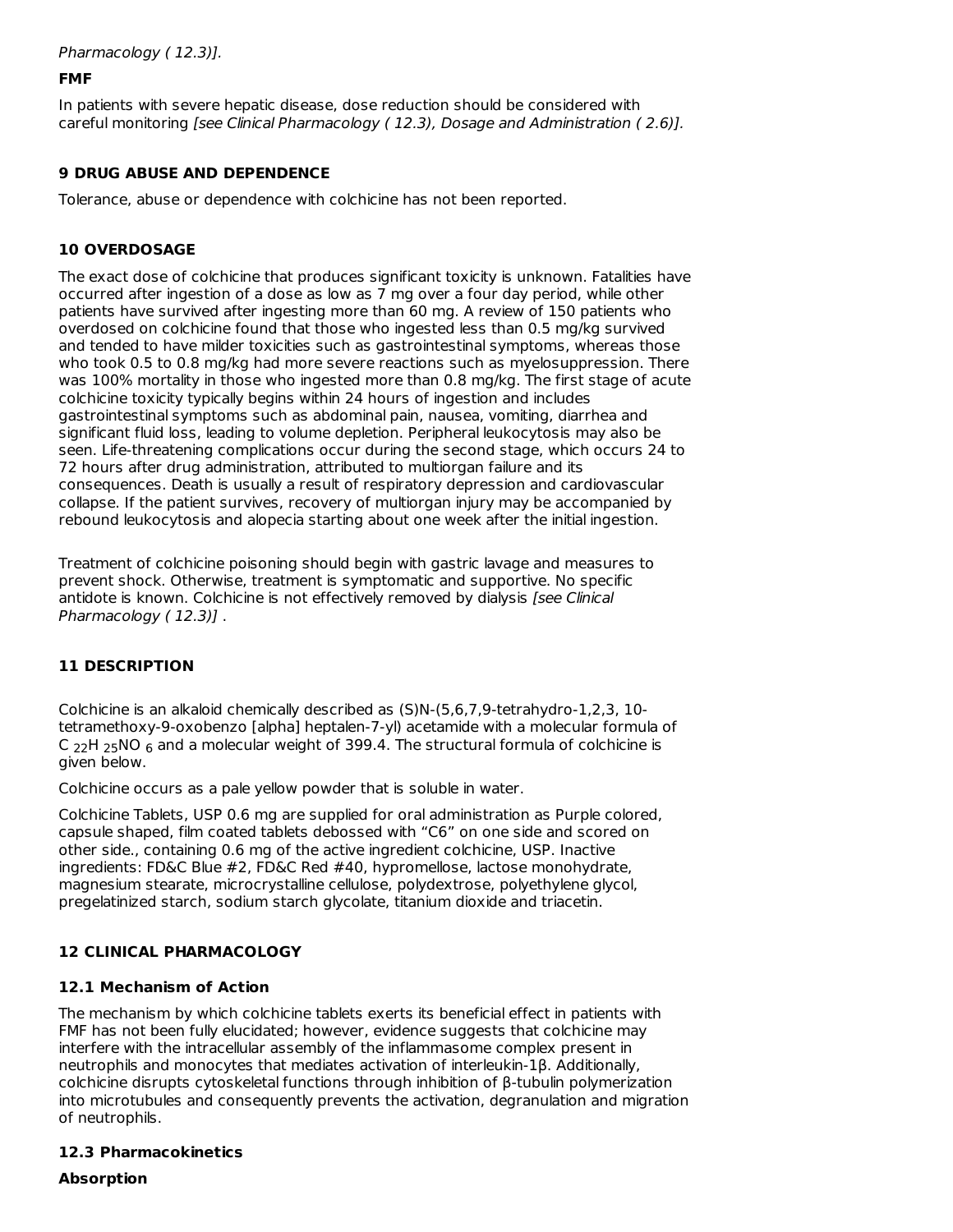In healthy adults, colchicine is absorbed when given orally, reaching a mean Cmax of 2.5 ng/mL (range 1.1 to 4.4 ng/mL) in one to two hours (range 0.5 to 3 hours) after a single dose administered under fasting conditions.

Following oral administration of colchicine given as 1.8 mg colchicine over one hour to healthy, young adults under fasting conditions, colchicine appears to be readily absorbed, reaching mean maximum plasma concentrations of 6.2 ng/mL at a median 1.81 hours (range: 1.0 to 2.5 hours). Following administration of the non-recommended high-dose regimen (4.8 mg over six hours), mean maximal plasma concentrations were 6.8 ng/mL, at a median 4.47 hours (range: 3.1 to 7.5 hours).

After ten days on a regimen of 0.6 mg twice daily, peak concentrations are 3.1 to 3.6 ng/mL (range 1.6 to 6.0 ng/mL), occurring 1.3 to 1.4 hours postdose (range 0.5 to 3.0 hours). Mean pharmacokinetic parameter values in healthy adults are shown in Table 5.

#### **Table 5. Mean (%CV) Pharmacokinetic Parameters in Healthy Adults Given colchicine tablets**

| Cmax                                                   | $T$ max $*$   | Vd/F   | CL/F   | t1/2   |  |  |
|--------------------------------------------------------|---------------|--------|--------|--------|--|--|
| (Colchicine ng/mL)                                     | (h)           | (L)    | (L/hr) | (h)    |  |  |
| Colchicine tablets 0.6 mg Single Dose (N=13)           |               |        |        |        |  |  |
| 2.5                                                    |               | 341.5  | 54.1   |        |  |  |
| (28.7)                                                 | $(1.0 - 3.0)$ | (54.4) | (31.0) |        |  |  |
| Colchicine tablets 0.6 mg Twice Daily x 10 Days (N=13) |               |        |        |        |  |  |
| 3.6                                                    |               | 1150   | 30.3   | 26.6   |  |  |
| (23.7)                                                 | $(0.5 - 3.0)$ | (18.7) | (19.0) | (16.3) |  |  |
| *Tmax mean (range)                                     |               |        |        |        |  |  |
| $CL = Doese/AUCO-t (calculated from mean values)$      |               |        |        |        |  |  |
| $Vd = CL/Ke$ (calculated from mean values)             |               |        |        |        |  |  |

In some subjects, secondary colchicine peaks are seen, occurring between three and 36 hours postdose and ranging from 39 to 155% of the height of the initial peak. These observations are attributed to intestinal secretion and reabsorption and/or biliary recirculation.

Absolute bioavailability is reported to be approximately 45%.

Administration of colchicine tablets with food has no effect on the rate of colchicine absorption but does decrease the extent of colchicine by approximately 15%. This is without clinical significance.

## **Distribution**

The mean apparent volume of distribution in healthy young volunteers is approximately 5 to 8 L/kg.

Colchicine binding to serum protein is low, 39  $\pm$  5%, primarily to albumin regardless of concentration.

Colchicine crosses the placenta (plasma levels in the fetus are reported to be approximately 15% of the maternal concentration). Colchicine also distributes into breast milk at concentrations similar to those found in the maternal serum [see Use in Specific Populations ( 8.1, 8.2)].

#### **Metabolism**

Colchicine is demethylated to two primary metabolites, 2-O-demethylcolchicine and 3-Odemethylcolchicine (2-and 3-DMC, respectively) and one minor metabolite, 10-Odemethylcolchicine (also known as colchiceine). In vitro studies using human liver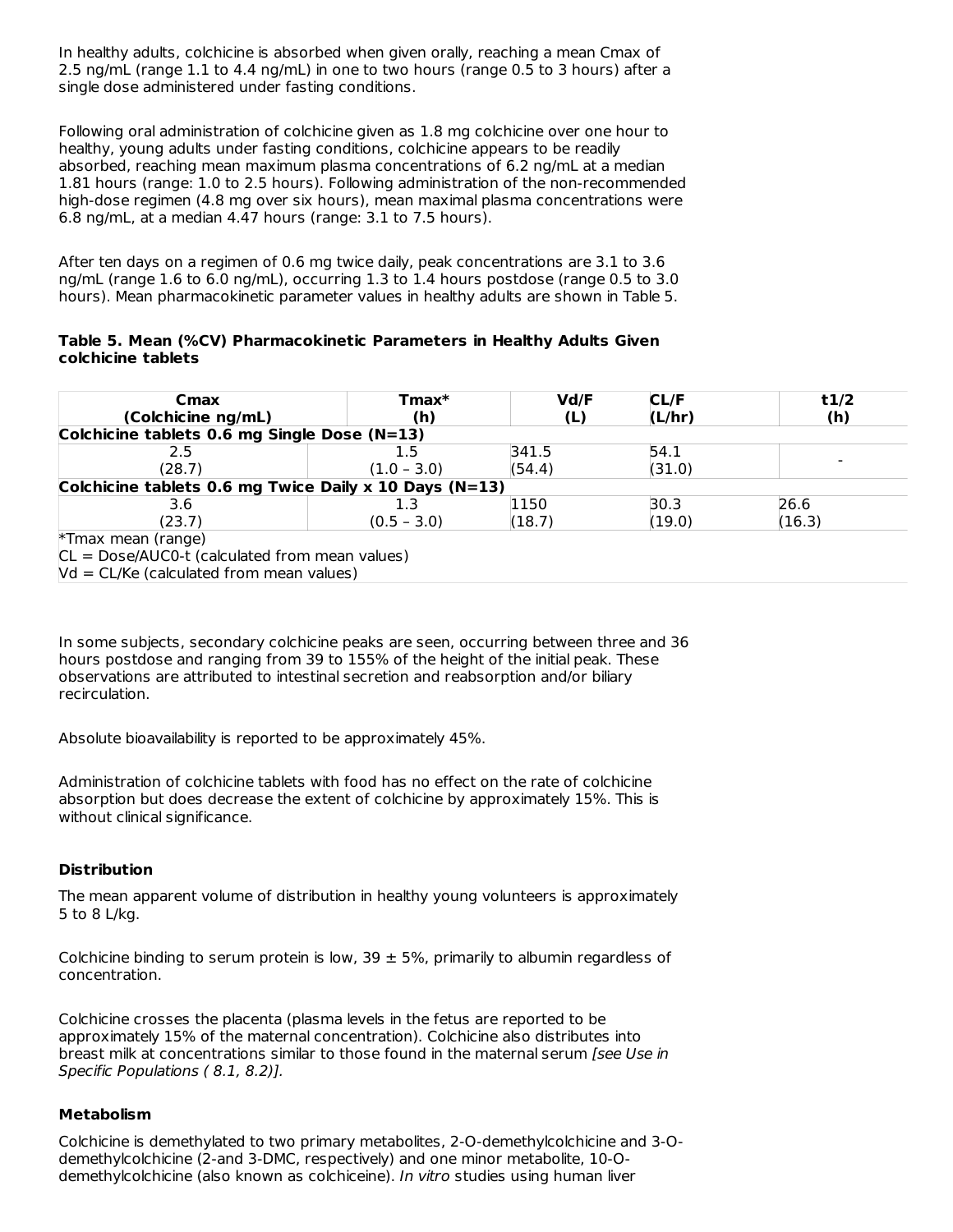microsomes have shown that CYP3A4 is involved in the metabolism of colchicine to 2 and 3-DMC. Plasma levels of these metabolites are minimal (less than 5% of parent drug).

#### **Elimination/Excretion**

In healthy volunteers  $(n=12)$ , 40 to 65% of 1 mg orally administered colchicine was recovered unchanged in urine. Enterohepatic recirculation and biliary excretion are also postulated to play a role in colchicine elimination. Following multiple oral doses (0.6 mg twice daily), the mean elimination half-lives in young healthy volunteers (mean age 25 to 28 years of age) is 26.6 to 31.2 hours. Colchicine is a substrate of P-gp.

### **Extracorporeal Elimination**

Colchicine is not removed by hemodialysis.

## **Special Populations**

There is no difference between men and women in the pharmacokinetic disposition of colchicine.

# **Pediatric Patients**

Pharmacokinetics of colchicine was not evaluated in pediatric patients.

## **Elderly**

A published report described the pharmacokinetics of 1 mg oral colchicine tablet in four elderly women compared to six young healthy males. The mean age of the four elderly women was 83 years (range 75 to 93), mean weight was 47 kg (38 to 61 kg) and mean creatinine clearance was 46 mL/min (range 25 to 75 mL/min). Mean peak plasma levels and AUC of colchicine were two times higher in elderly subjects compared to young healthy males.

A pharmacokinetic study using a single oral dose of one 0.6 mg colchicine tablet was conducted in young healthy subjects (n=20) between the ages of 18 and 30 years and elderly subjects (n=18) between the ages of 60 and 70 years. Elderly subjects in this study had a median age of 62 years and a mean  $(\pm SD)$  age of 62.83  $\pm$  2.83 years. A statistically significant difference in creatinine clearance (mean  $\pm$  SD) was found between the two age groups (132.56  $\pm$  23.16 mL/min for young vs 87.02  $\pm$  17.92 mL/min for elderly subjects, respectively). The following pharmacokinetic parameter values (mean  $\pm$ SD) were observed for colchicine in the young and elderly subjects, respectively: AUC0 inf (ng/hr/mL) 22.39  $\pm$  6.95 and 25.01  $\pm$  6.92; Cmax (ng/mL) 2.61  $\pm$  0.71 and 2.56  $\pm$ 0.97; Tmax (hr)  $1.38 \pm 0.42$  and  $1.25 \pm 0.43$ ; apparent elimination half-life (hr) 24.92  $\pm$ 5.34 and 30.06  $\pm$  10.78; and clearance (mL/min) 0.0321  $\pm$  0.0091 and 0.0292  $\pm$ 0.0071.

Clinical studies with colchicine for treatment of FMF did not include sufficient numbers of patients aged 65 years and older to determine whether they respond differently than younger patients. In general, dose selection for an elderly patient should be cautious, reflecting the greater frequency of decreased renal function, concomitant disease or other drug therapy [see Dosage and Administration ( 2.4), Use in Specific Populations (  $8.5$ )].

## **Renal Impairment**

Pharmacokinetics of colchicine in patients with mild and moderate renal impairment is not known. A published report described the disposition of colchicine (1 mg) in young adult men and women with FMF who had normal renal function or end-stage renal disease requiring dialysis. Patients with end-stage renal disease had 75% lower colchicine clearance (0.17 vs 0.73 L/hr/kg) and prolonged plasma elimination half-life (18.8 vs 4.4 hours) as compared to subjects with FMF and normal renal function [see Dosage and Administration ( 2.5), Use in Specific Populations ( 8.6)].

## **Hepatic Impairment**

Published reports on the pharmacokinetics of IV colchicine in patients with severe chronic liver disease, as well as those with alcoholic or primary biliary cirrhosis and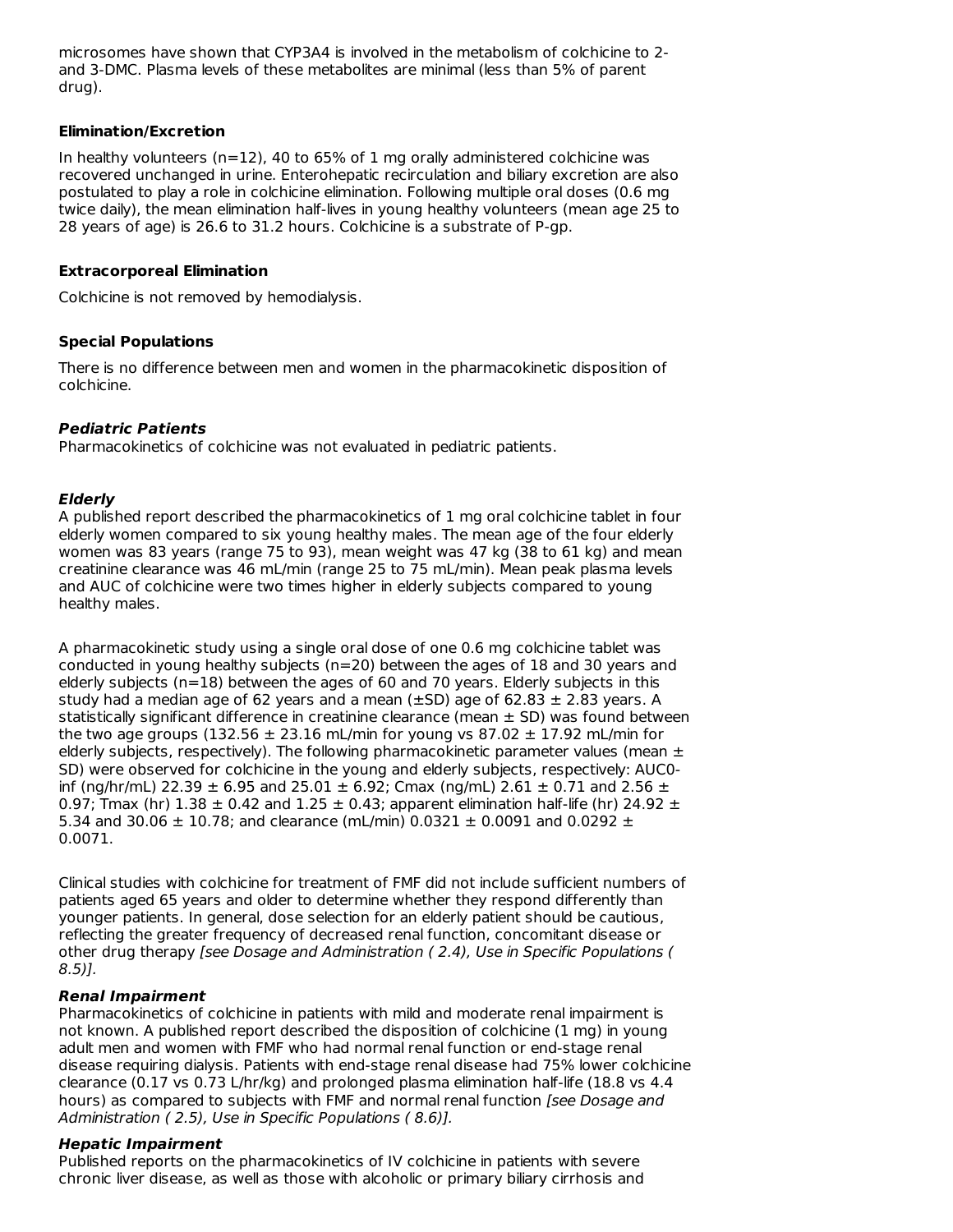normal renal function suggest wide interpatient variability. In some subjects with mild to moderate cirrhosis, the clearance of colchicine is significantly reduced and plasma halflife prolonged compared to healthy subjects. In subjects with primary biliary cirrhosis, no consistent trends were noted [see Dosage and Administration ( 2.6), Use in Specific Populations ( 8.7)] . No pharmacokinetic data are available for patients with severe hepatic impairment (Child-Pugh C).

### **Drug Interactions**

#### **In Vitro Drug Interactions**

In vitro studies in human liver microsomes have shown that colchicine is not an inhibitor or inducer of CYP1A2, CYP2A6, CYP2B6, CYP2C8, CYP2C9, CYP2C19, CYP2D6, CYP2E1 or CYP3A4 activity.

### **In Vivo Drug Interactions**

The effects of coadministration of other drugs with colchicine tablets on Cmax, AUC and Cmin are summarized in Table 6 (effect of other drugs on colchicine) and Table 7 (effect of colchicine on other drugs). For information regarding clinical recommendations, see Table 1 in Dose Modification for Coadministration of Interacting Drugs [see Dosage and Administration ( 2.4)].

#### **Table 6. Drug Interactions: Pharmacokinetic Parameters for Colchicine tablets in the Presence of the Coadministered Drug**

| Coadministered<br><b>Drug</b> | Dose of<br>Dose of<br>Colchicine<br>Coadministered<br>tablets<br>Drug (mg)<br>(mg) |                         | N  | % Change in Colchicine<br><b>Concentrations from</b><br><b>Baseline (Range: Min -</b><br>Max) |                                                             |  |
|-------------------------------|------------------------------------------------------------------------------------|-------------------------|----|-----------------------------------------------------------------------------------------------|-------------------------------------------------------------|--|
|                               |                                                                                    |                         |    | Cmax                                                                                          | AUC0-t                                                      |  |
| Cyclosporine                  | 100 mg single dose                                                                 | $0.6$ mg single<br>dose | 23 | 270.0                                                                                         | 259.0<br>$(62.0 \text{ to } 606.9)(75.8 \text{ to } 511.9)$ |  |
| Clarithromycin                | 250 mg twice daily,<br>7 days                                                      | 0.6 mg single<br>dose   | 23 | 227.2                                                                                         | 281.5<br>$(65.7 \text{ to } 591.1)(88.7 \text{ to } 851.6)$ |  |
| Ketoconazole                  | 200 mg twice daily,<br>5 days                                                      | 0.6 mg single<br>dose   | 24 | 101.7                                                                                         | 212.2<br>$(19.6 \text{ to } 219.0)(76.7 \text{ to } 419.6)$ |  |
| Ritonavir                     | 100 mg twice daily,<br>5 days                                                      | 0.6 mg single<br>dose   | 18 | 184.4                                                                                         | 296.0<br>(79.2 to 447.4)(53.8 to 924.4)                     |  |
| Verapamil                     | 240 mg daily, 5<br>days                                                            | 0.6 mg single<br>dose   | 24 | 40.1<br>(-47.1 to<br>149.5)                                                                   | 103.3<br>$(-9.8 \text{ to } 217.2)$                         |  |
| Diltiazem                     | 240 mg daily, 7<br>days                                                            | 0.6 mg single<br>dose   | 20 | 44.2<br>(-46.0 to<br>318.3)                                                                   | 93.4<br>(-30.2 to<br>338.6)                                 |  |
| Azithromycin                  | 500 mg $\times$ 1 day,<br>then 250 mg $\times$ 4<br>days                           | 0.6 mg single<br>dose   | 21 | 21.6<br>$(-41.7)$<br>222.0                                                                    | 57.1<br>(-24.3 to<br>241.1)                                 |  |
| Grapefruit juice              | 240 mL twice daily,<br>4 days                                                      | $0.6$ mg single<br>dose | 21 | $-2.55$                                                                                       | $-2.36$                                                     |  |

Estrogen-containing oral contraceptives: In healthy female volunteers given ethinyl estradiol and norethindrone (Ortho-Novum 1/35) coadministered with colchicine tablets (0.6 mg twice daily  $\times$  14 days), hormone concentrations are not affected.

In healthy volunteers given theophylline coadministered with colchicine tablets (0.6 mg twice daily  $\times$  14 days), theophylline concentrations were not affected.

#### **Table 7. Drug Interactions: Pharmacokinetic Parameters for Coadministration of Drug in the Presence of Colchicine tablets**

| Dose of    | <b>Coadministered Drug</b> |
|------------|----------------------------|
| colchicine | <b>Concentrations from</b> |
| <b>N</b>   | <b>Docolino</b>            |
|            |                            |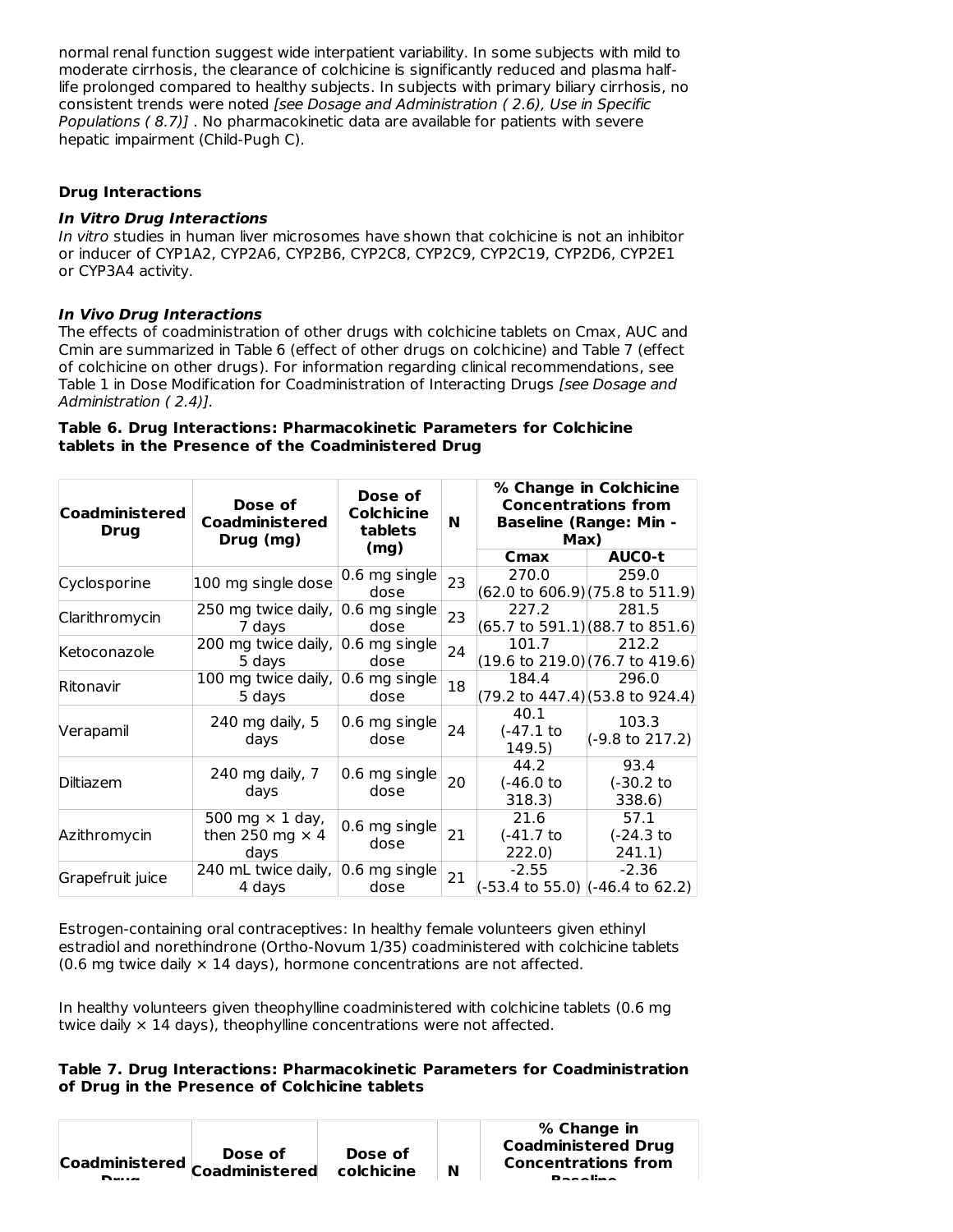| <b>DI UY</b>                              | Drug (mg)       | tablets (mg)           |       | Dasellile<br>(Range: Min - Max) |                            |  |
|-------------------------------------------|-----------------|------------------------|-------|---------------------------------|----------------------------|--|
|                                           |                 |                        |       | Cmax                            | <b>AUCO-t</b>              |  |
| Theophylline                              | 300 mg (elixir) | 0.6 mg twice           | 27    | 1.6                             | 1.6                        |  |
|                                           | single dose     | daily $\times$ 14 days |       | (-30.4 to 23.1) (-28.5 to 27.1) |                            |  |
| Ethinyl Estradiol                         |                 |                        |       |                                 | -3.0†                      |  |
| (Ortho-Novum                              | 21 day cycle    |                        |       | $-6.7$                          | $(-25.3 \text{ to } 24.9)$ |  |
| 1/35)                                     | (active         | 0.6 mg twice           | $27*$ | (-40.3 to 44.7)                 |                            |  |
| Norethindrone                             | treatment)      | daily $\times$ 14 days |       |                                 | $-1.6$ †                   |  |
| (Ortho-Novum                              | + 7 day placebo |                        |       | 0.94                            | $(-32.0 \text{ to } 33.7)$ |  |
| 1/35)                                     |                 |                        |       | (-37.3 to 59.4)                 |                            |  |
| *Conducted in healthy adult females †AUCT |                 |                        |       |                                 |                            |  |

## **13 NONCLINICAL TOXICOLOGY**

#### **13.1 Carcinogenesis,Mutagenesis,Impairment of Fertility**

Two year studies were conducted in mice and rats to assess the carcinogenic potential of colchicine. No evidence of colchicine-related tumorigenicity was observed in mice or rats at colchicine oral doses up to 3 and 2 mg/kg/day, respectively (approximately six and eight times, respectively, the maximum recommended human dose of 2.4 mg on a mg/m <sup>2</sup> basis).

#### **Mutagenesis**

Colchicine was negative for mutagenicity in the bacterial reverse mutation assay. In a chromosomal aberration assay in cultured human white blood cells, colchicine treatment resulted in the formation of micronuclei. Since published studies demonstrated that colchicine induces aneuploidy from the process of mitotic nondisjunction without structural DNA changes, colchicine is not considered clastogenic, although micronuclei are formed.

#### **Impairment of Fertility**

No studies of colchicine effects on fertility were conducted with colchicine tablets. However, published nonclinical studies demonstrated that colchicine-induced disruption of microtubule formation affects meiosis and mitosis. Reproductive studies also reported abnormal sperm morphology and reduced sperm counts in males, and interference with sperm penetration, second meiotic division and normal cleavage in females when exposed to colchicine. Colchicine administered to pregnant animals resulted in fetal death and teratogenicity. These effects were dose-dependent, with the timing of exposure critical for the effects on embryofetal development. The nonclinical doses evaluated were generally higher than an equivalent human therapeutic dose, but safety margins for reproductive and developmental toxicity could not be determined.

#### **14 CLINICAL STUDIES**

The evidence for the efficacy of colchicine in patients with FMF is derived from the published literature. Three randomized, placebo-controlled studies were identified. The three placebo-controlled studies randomized a total of 48 adult patients diagnosed with FMF and reported similar efficacy endpoints as well as inclusion and exclusion criteria.

One of the studies randomized 15 patients with FMF to a six month crossover study during which five patients discontinued due to study noncompliance. The ten patients completing the study experienced five attacks over the course of 90 days while treated with colchicine compared to 59 attacks over the course of 90 days while treated with placebo. Similarly, the second study randomized 22 patients with FMF to a four month crossover study during which nine patients discontinued due to lack of efficacy while receiving placebo or study noncompliance. The 13 patients completing the study experienced 18 attacks over the course of 60 days while treated with colchicine compared to 68 attacks over the course of 60 days while treated with placebo. The third study was discontinued after an interim analysis of six of the 11 patients enrolled had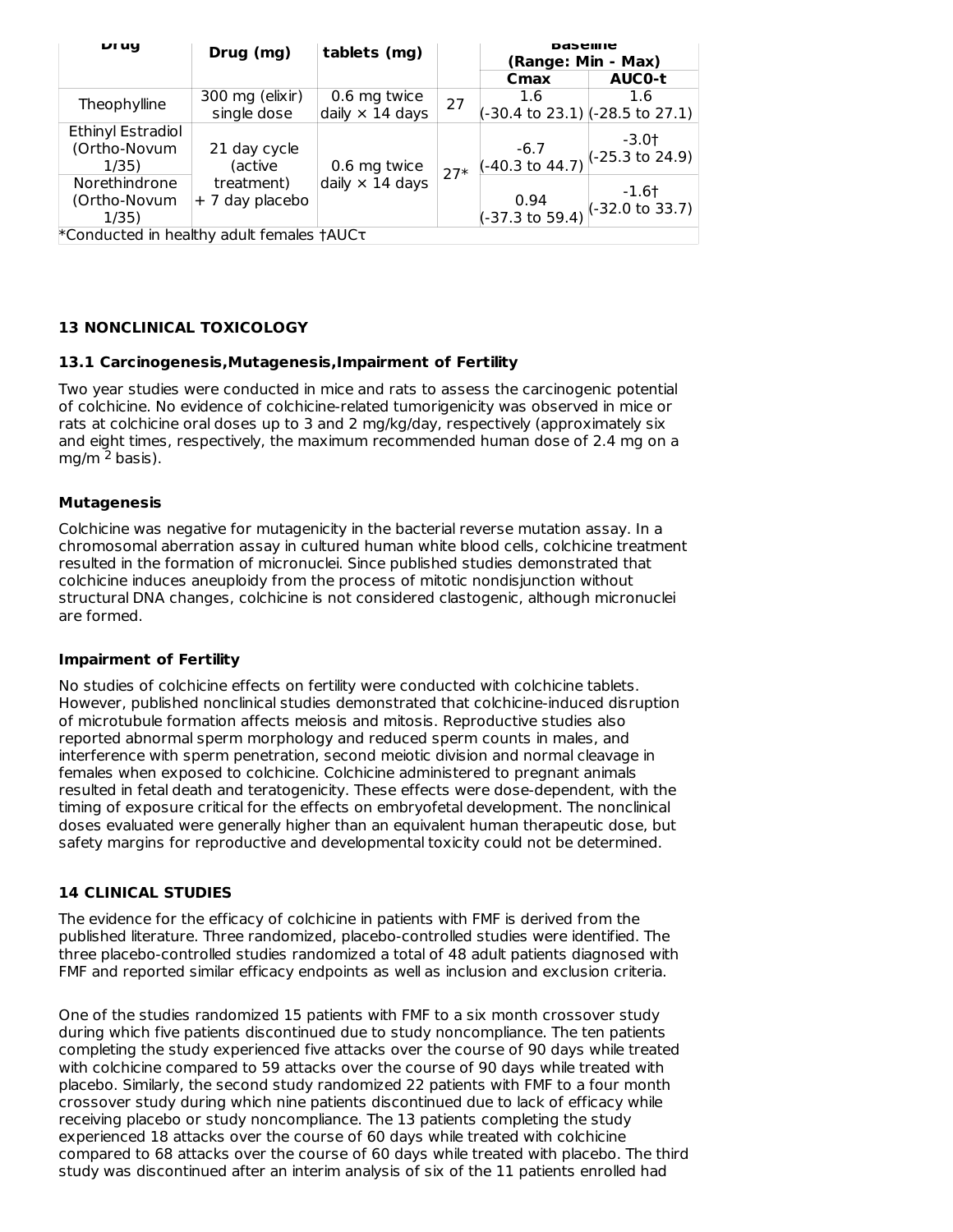completed the study; results could not be confirmed.

Open-label experience with colchicine in adults and children with FMF is consistent with the randomized, controlled trial experience and was utilized to support information on the safety profile of colchicine and for dosing recommendations.

#### **16 HOW SUPPLIED/STORAGE AND HANDLING**

#### **16.1 How Supplied**

Colchicine tablets, USP 0.6 mg are purple colored, capsule shaped, film, coated tablets debossed with "C6" on one side and scored on other side.

NDC 68071-2567-9 BOTTLES OF 90

### **16.2 Storage**

Store at 20° C to 25°C (68° F to 77°F) [See USP Controlled Room Temperature]. Protect from light. DISPENSE IN TIGHT, LIGHT-RESISTANT CONTAINER.

### **17 PATIENT COUNSELING INFORMATION**

Advise the patient to read the FDA-approved patient labeling (Medication Guide).

### D **osing Instructions**

Patients should be advised to take colchicine tablets as prescribed, even if they are feeling better. Patients should not alter the dose or discontinue treatment without consulting with their doctor. If a dose of colchicine tablets is missed:

For FMF, take the dose as soon as possible and then return to the normal dosing schedule. However, if a dose is skipped the patient should not double the next dose.

#### **Fatal Overdose**

Instruct patient that fatal overdoses, both accidental and intentional, have been reported in adults and children who have ingested colchicine. Colchicine tablets should be kept out of the reach of children.

#### **Blood Dyscrasias**

Patients should be informed that bone marrow depression with agranulocytosis, aplastic anemia and thrombocytopenia may occur with colchicine tablets.

#### **Drug and Food Interactions**

Patients should be advised that many drugs or other substances may interact with colchicine tablets and some interactions could be fatal. Therefore, patients should report to their healthcare provider all of the current medications they are taking and check with their healthcare provider before starting any new medications, particularly antibiotics. Patients should also be advised to report the use of nonprescription medication or herbal products. Grapefruit and grapefruit juice may also interact and should not be consumed during colchicine tablets treatment.

#### **Neuromuscular Toxicity**

Patients should be informed that muscle pain or weakness, tingling or numbness in fingers or toes may occur with colchicine tablets alone or when it is used with certain other drugs. Patients developing any of these signs or symptoms must discontinue colchicine tablets and seek medical evaluation immediately.

#### **Infertility**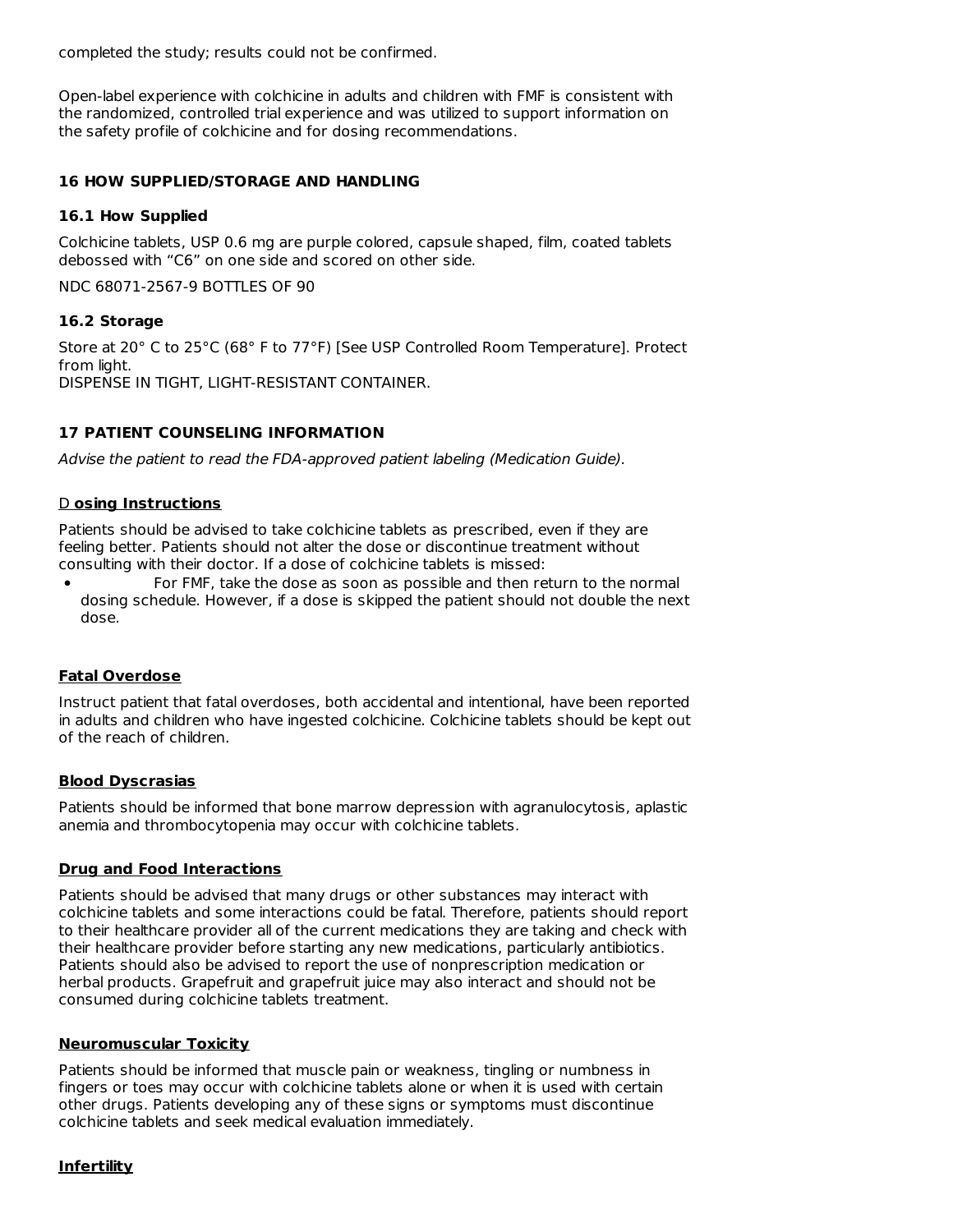Advise males of reproductive potential that colchicine tablets may rarely and transiently impair fertility [see Use in Specific Populations ( 8.3)].

**Revised: September, 2020**

**PT 2919-02/ PT 9063-01**

#### **MEDICATION GUIDE**

#### **Colchicine Tablets, USP**

(KOL chi seen)

Read the Medication Guide that comes with colchicine tablets, USP before you start taking it and each time you get a refill. There may be new information. This Medication Guide does not take the place of talking to your healthcare provider about your medical condition or treatment. You and your healthcare provider should talk about colchicine tablets, USP when you start taking it and at regular checkups.

#### **What is the most important information that I should know about colchicine tablets, USP?**

• Colchicine tablets, USP can cause serious side effects or death if levels of colchicine tablets, USP are too high in your body.

• Taking certain medicines with colchicine tablets, USP can cause your level of colchicine tablets, USP to be too high, especially if you have kidney or liver problems.

• Tell your healthcare provider about all your medical conditions, including if you have kidney or liver problems. Your dose of colchicine tablets, USP may need to be changed. • Tell your healthcare provider about all the medicines you take, including prescription

and nonprescription medicines, vitamins and herbal supplements.

• Even medicines that you take for a short period of time, such as antibiotics, can interact with colchicine tablets, USP and cause serious side effects or death.

- Talk to your healthcare provider or pharmacist before taking any new medicine.
- Especially tell your healthcare provider if you take:

| atazanavir sulfate (Reyataz)                                    | clarithromycin (Biaxin)        |
|-----------------------------------------------------------------|--------------------------------|
| cyclosporine (Neoral, Gengraf, Sandimmune) darunavir (Prezista) |                                |
| fosamprenavir (Lexiva) with ritonavir                           | fosamprenavir (Lexiva)         |
| indinavir (Crixivan)                                            | itraconazole (Sporanox)        |
| ketoconazole (Nizoral)                                          | lopinavir/ritonavir (Kaletra)  |
| nefazodone (Serzone)                                            | nelfinavir mesylate (Viracept) |
| ritonavir (Norvir)                                              | saquinavir mesylate (Invirase) |
| telithromycin (Ketek)                                           | tipranavir (Aptivus)           |

Ask your healthcare provider or pharmacist if you are not sure if you take any of the medicines listed above. This is not a complete list of all the medicines that can interact with colchicine tablets, USP.

- Know the medicines you take. Keep a list of them and show it to your healthcare provider and pharmacist when you get a new medicine.
- Keep colchicine tablets, USP out of the reach of children.

#### **What is colchicine tablets, USP?**

Colchicine tablets, USP is a prescription medicine used to:

• treat familial Mediterranean fever (FMF) in adults and children age 4 or older

Colchicine tablets, USP is not a pain medicine, and it should not be taken to treat pain related to other conditions unless specifically prescribed for those conditions.

#### **Who should not take colchicine tablets, USP?**

Do not take colchicine tablets, USP if you have liver or kidney problems and you take certain other medicines. Serious side effects, including death, have been reported in these patients even when taken as directed. See "What is the most important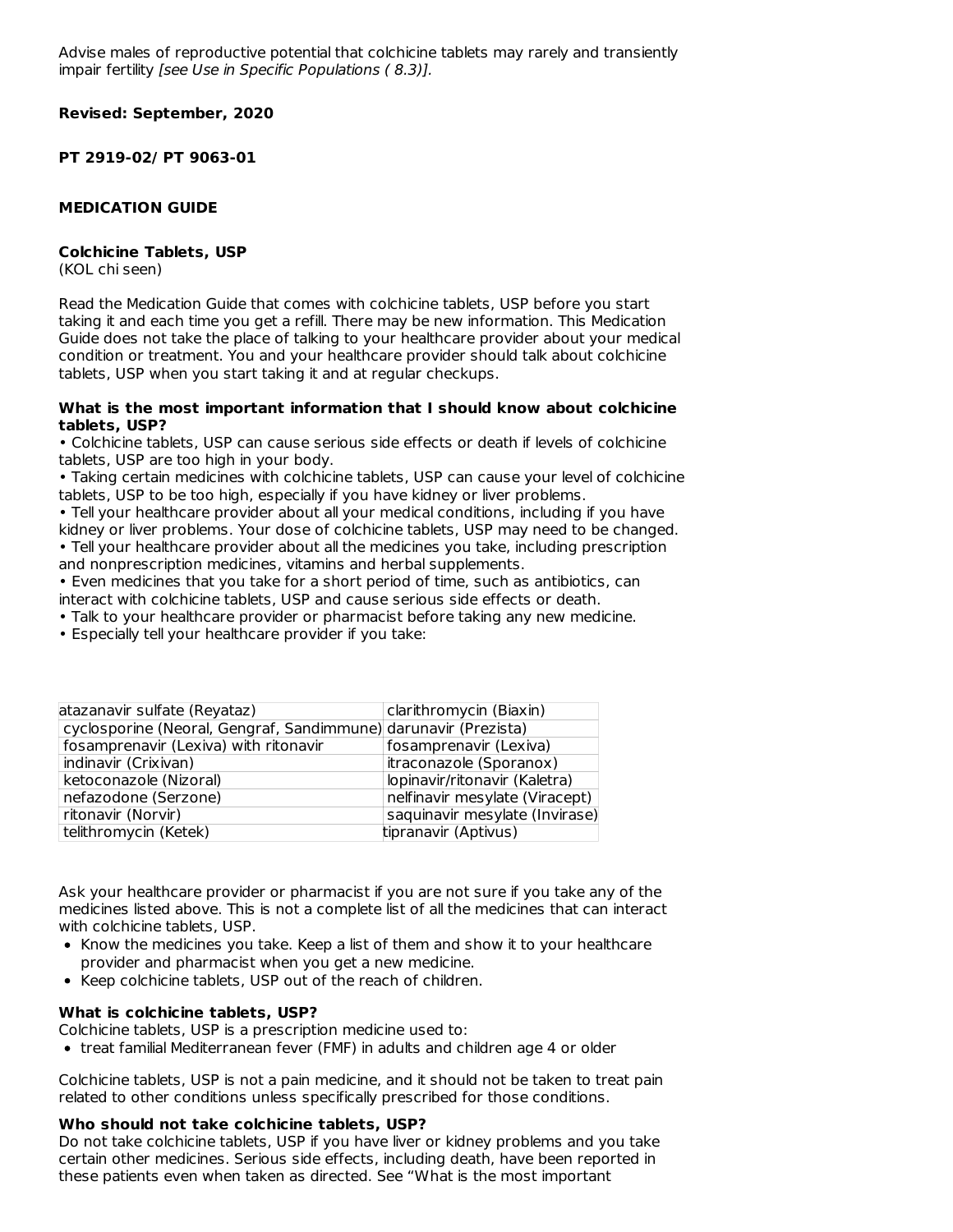information that I should know about colchicine tablets, USP?"

### **What should I tell my healthcare provider before starting colchicine tablets, USP?**

See "What is the most important information that I should know about colchicine tablets, USP?"

Before you take colchicine tablets, USP, tell your healthcare provider about all your medical conditions, including if you:

- have liver or kidney problems.
- are pregnant or plan to become pregnant. It is not known if colchicine tablets, USP will harm your unborn baby. Talk to your healthcare provider if you are pregnant or plan to become pregnant.
- are a male with a female partner who can become pregnant. Receiving treatment with colchicine may be related to infertility in some men that is reversible when treatment is stopped.
- are breastfeeding or plan to breastfeed. Colchicine passes into your breast milk. You and your healthcare provider should decide if you will take colchicine tablets, USP while breastfeeding. If you take colchicine tablets, USP and breastfeed you should talk to your child's healthcare provider about how to watch for side effects in your child.

Tell your healthcare provider about all the medicines you take, including ones that you may only be taking for a short time, such as antibiotics. See **"What is the most important information that I should know about colchicine tablets, USP?"** Do not start a new medicine without talking to your healthcare provider.

Using colchicine tablets, USP with certain other medicines, such as cholesterol-lowering medications and digoxin, can affect each other, causing serious side effects. Your healthcare provider may need to change your dose of colchicine tablets, USP. Talk to your healthcare provider about whether the medications you are taking might interact with colchicine tablets, USP and what side effects to look for.

## **How should I take colchicine tablets, USP?**

- Take colchicine tablets, USP exactly as your healthcare provider tells you to take it. If you are not sure about your dosing, call your healthcare provider.
- Colchicine tablets, USP can be taken with or without food.
- If you take too much colchicine tablets, USP, go to the nearest hospital emergency room right away.
- Do not stop taking colchicine tablets, USP even if you start to feel better, unless your healthcare provider tells you.
- Your healthcare provider may do blood tests while you take colchicine tablets, USP.

If you take colchicine tablets, USP daily and you miss a dose, then take it as soon as you remember. If it is almost time for your next dose, just skip the missed dose. Take the next dose at your regular time. Do not take 2 doses at the same time.

## **What should I avoid while taking colchicine tablets, USP?**

• Avoid eating grapefruit or drinking grapefruit juice while taking colchicine tablets, USP. It can increase your chances of getting serious side effects.

## **What are the possible side effects of colchicine tablets, USP?**

Colchicine tablets, USP can cause serious side effects or even cause death. See "What is the most important information that I should know about colchicine tablets, USP?" Get medical help right away if you have:

- Muscle weakness or pain
- Numbness or tingling in your fingers or toes
- Unusual bleeding or bruising
- Increased infections
- Feel weak or tired
- Pale or gray color to your lips, tongue or palms of your hands
- Severe diarrhea or vomiting

**FMF**: The most common side effects of colchicine tablets, USP in people who have FMF are abdominal pain, diarrhea, nausea and vomiting.

Tell your healthcare provider if you have any side effect that bothers you or that does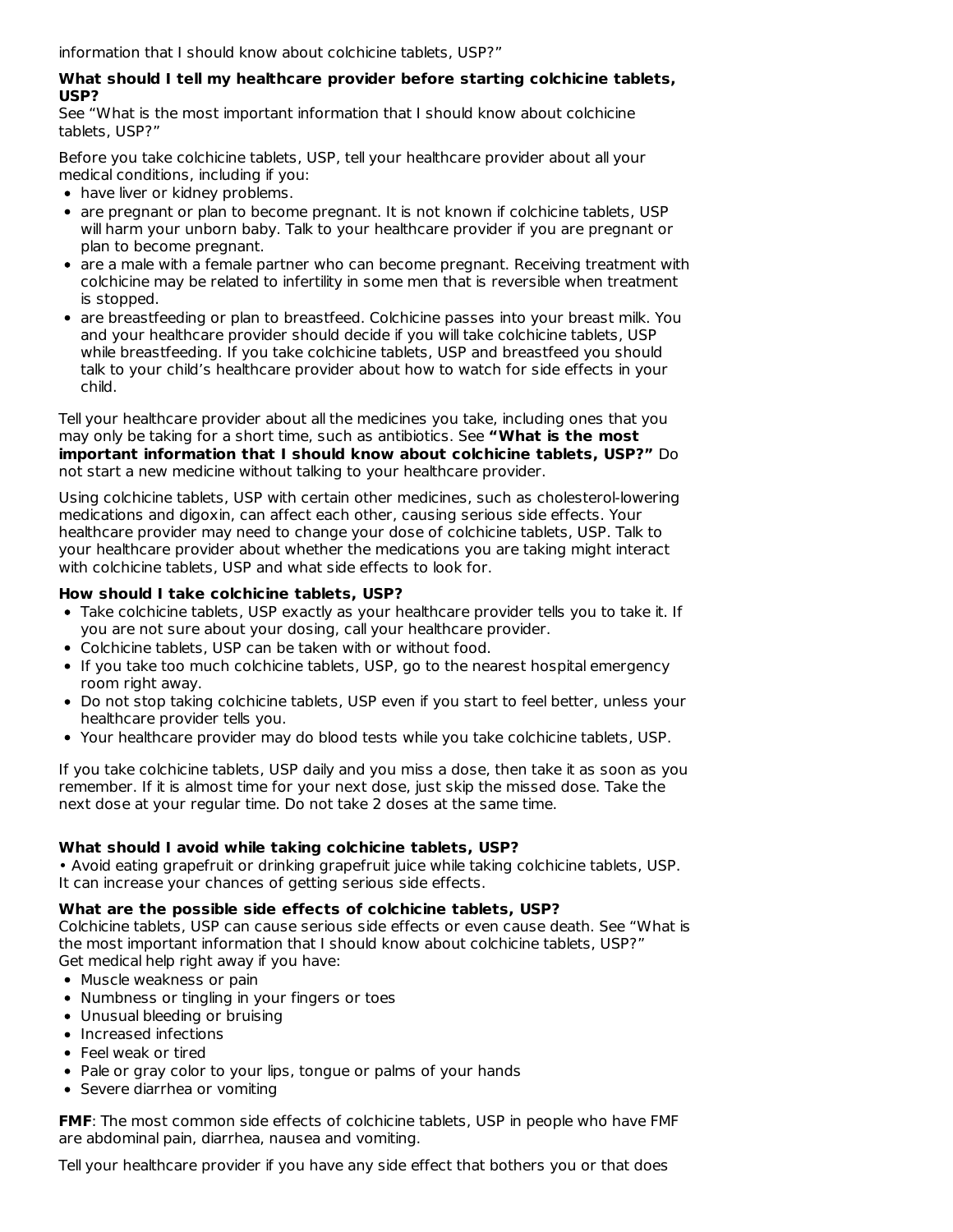not go away. These are not all of the possible side effects of colchicine tablets, USP. For more information, ask your healthcare provider or pharmacist.

Call your doctor for medical advice about side effects. You may report side effects to FDA at 1-800-FDA-1088.

#### **How should I store colchicine tablets, USP?**

- Store colchicine tablets, USP at room temperature between 68°F and 77°F (20°C and 25°C).
- Keep colchicine tablets, USP in a tightly closed container.
- Keep colchicine tablets, USP out of the light.

### **Keep colchicine tablets, USP and all medicines out of the reach of children. General Information about colchicine tablets, USP**

Medicines are sometimes prescribed for purposes other than those listed in a Medication Guide. Do not use colchicine tablets, USP for a condition for which it was not prescribed. Do not give colchicine tablets, USP to other people, even if they have the same symptoms that you have. It may harm them. This Medication Guide summarizes the most important information about colchicine tablets, USP. If you would like more information, talk with your healthcare provider. You can ask your healthcare provider or pharmacist for information about colchicine tablets, USP that is written for healthcare professionals.

# **What are the ingredients in colchicine tablets, USP?**

**Active Ingredient** : colchicine.

**Inactive Ingredients:** FD&C Blue #2, FD&C Red #40, hypromellose, lactose monohydrate, magnesium stearate, microcrystalline cellulose, polydextrose, polyethylene glycol, pregelatinized starch, sodium starch glycolate, titanium dioxide and triacetin.

This Medication Guide has been approved by the U.S. Food and Drug Administration.



## **Manufactured in India by:**

Alkem Laboratories Limited H.O.: ALKEM HOUSE, Senapati Bapat Marg, Lower Parel, Mumbai – 400 013, INDIA.

#### **Distributed by:**

Ascend Laboratories, LLC Parsippany, NJ 07054.

**Revised: September, 2020**

**PT 2920-01**

## **PACKAGE LABEL.PRINCIPAL DISPLAY PANEL**